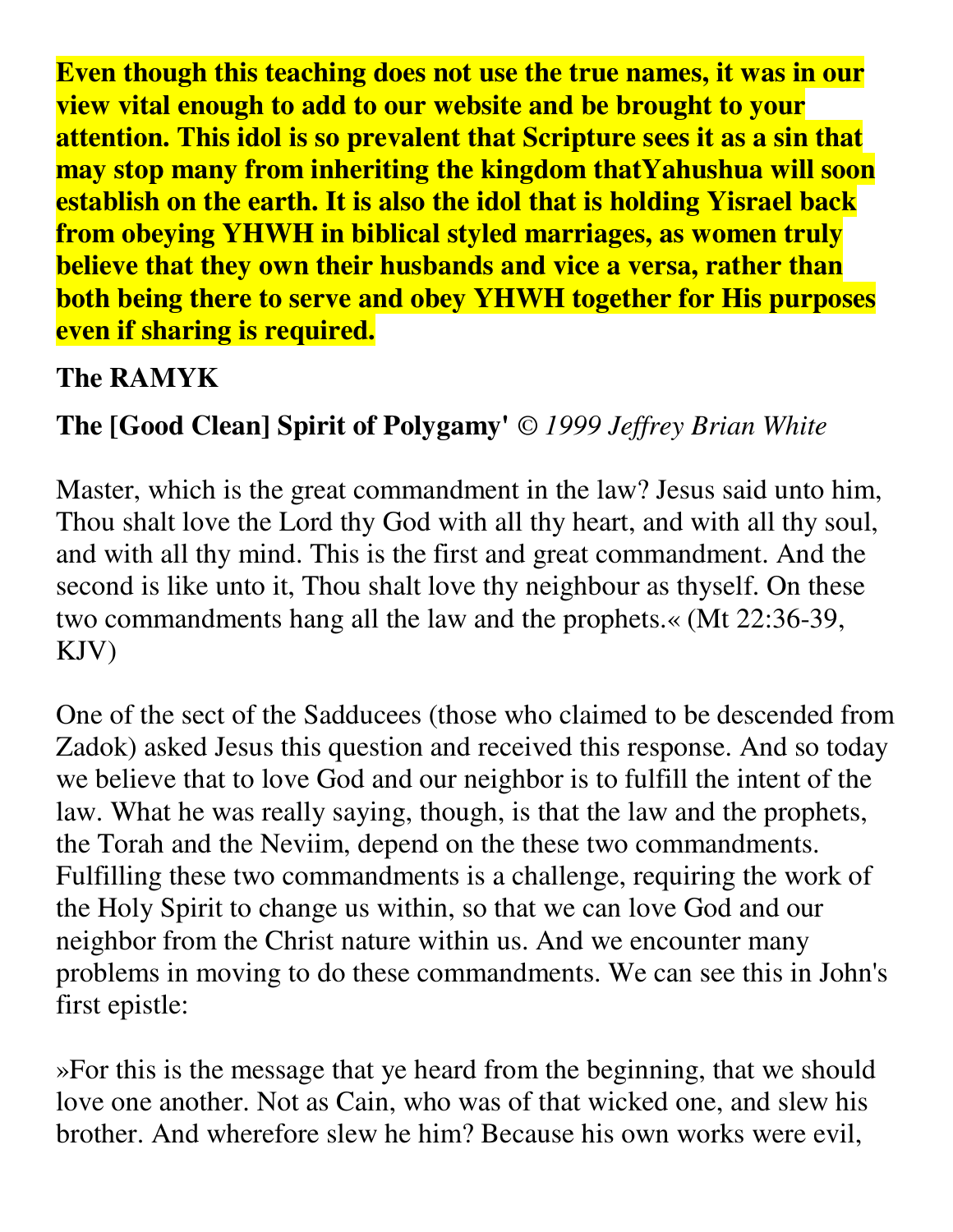and his brother's righteous. Marvel not, my brethren, if the world hate you. We know that we have passed from death unto life, because we love the brethren. He that loveth not his brother abideth in death. Whosoever hateth his brother is a murderer: and ye know that no murderer hath eternal life abiding in him. Hereby perceive we the love of God, because he laid down his life for us: and we ought to lay down our lives for the brethren. But whoso hath this world's good, and seeth his brother have need, and shutteth up his bowels of compassion from him, how dwelleth the love of God in him? My little children, let us not love in word, neither in tongue; but in deed and in truth. And hereby we know that we are of the truth, and shall assure our hearts before him. For if our heart condemn us, God is greater than our heart, and knoweth all things. Beloved, if our heart condemn us not, then have we confidence toward God. And whatsoever we ask, we receive of him, because we keep his commandments, and do those things that are pleasing in his sight. And this is his commandment, That we should believe on the name of his Son Jesus Christ, and love one another, as he gave us commandment. And he that keepeth his commandments dwelleth in him, and he in him. And hereby we know that he abideth in us, by the Spirit which he hath given us.« (1J 3:11-24, KJV)

John mentions several problems to fulfilling the Great Commandment: evil works, hate, abiding in death, shutting up bowels of compassion, loving in word rather than loving in deed and truth. However, if we love as John describes loving here, we become assured of a couple of things: that we have passed from death unto life and that we are of the truth. And this is connected with experientially knowing that he abides in us.

One problem not often well addressed is that of JEALOUSY. Although is very easy that jealousy is a very destructive disposition, it is not very well understood. What makes matters worse is that jealousy, to many people, is indicative or evidential of love. How many lives and souls have been destroyed or injured by jealousy, both those having it within their hearts and those afflicted by jealous men and women? I am certain that only Yahweh really knows the exact toll, but we've all seen its damage.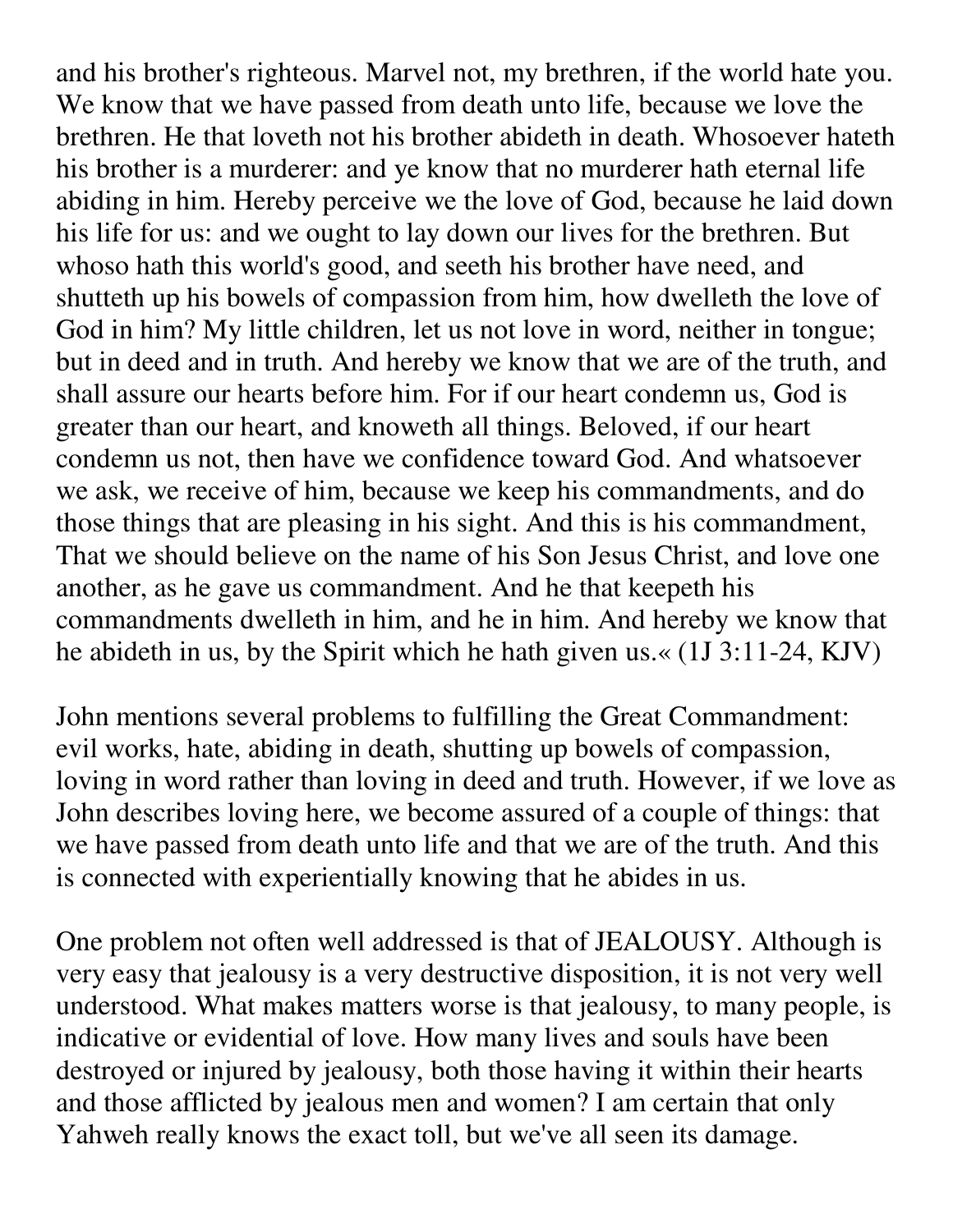Although Yahweh's jealousy is just and righteous, because he is just and righteous, jealousy within men mostly takes a turn for the worse, and in women it is always destructive, both to the woman and those around her. People, moved by jealousy, have murdered and abused others. While Yahweh hates divorce, many have divorced their spouses because jealousy existed in their hearts.

One of the reasons why jealousy is not normally dealt with and repented of, is that most of the Body of Christ has for many centuries embraced the pagan concept of monogamy. I am not saying that monogamy, according to its most sense as a descriptive term, is wrong, but rather the pagan definition of it. The pagan concept is not merely a term describing the marital structure of a household, but rather a whole belief system which originally descended from religions in which a husband god and a wife god were worshipped, which do not appear to have supported any kind of polygyny of the kind we find recorded in the Old Testament of the Bible. (Maybe some did.) Pagan Rome set their concept of a strict egalitarian monogamy in law. When the Israelites moved away from the Yahwist worship they received from the Patriarchs and Moses, they adopted a religion in which the chief male deity, Baal, had only one consort, his sister Anath. Eventually this was converted into a religion, attested in inscriptions from the time, which revolved around the notion of 'Yahweh and his Asherah'. (Incidentally, in the Epic of Baal, Asherah is his mother.) This kind of strict egalitarian monogamy, although clothed in Christian garments, actually functions to protect jealousy, especially in women, from ever being properly addressed in that it inclines toward an egalitarian family order as a substitute for the patriarchal family order displayed in the Scriptures. It also ignores the fundamental differences (apart from the sexual) which exist between men and women, differences which are intrinsic within each sex as a direct result of Yahweh's designs for them.

But as I said, the biggest contributing factor in preserving jealousy is in its incorporation in man's definitions of what love is. The Scriptures never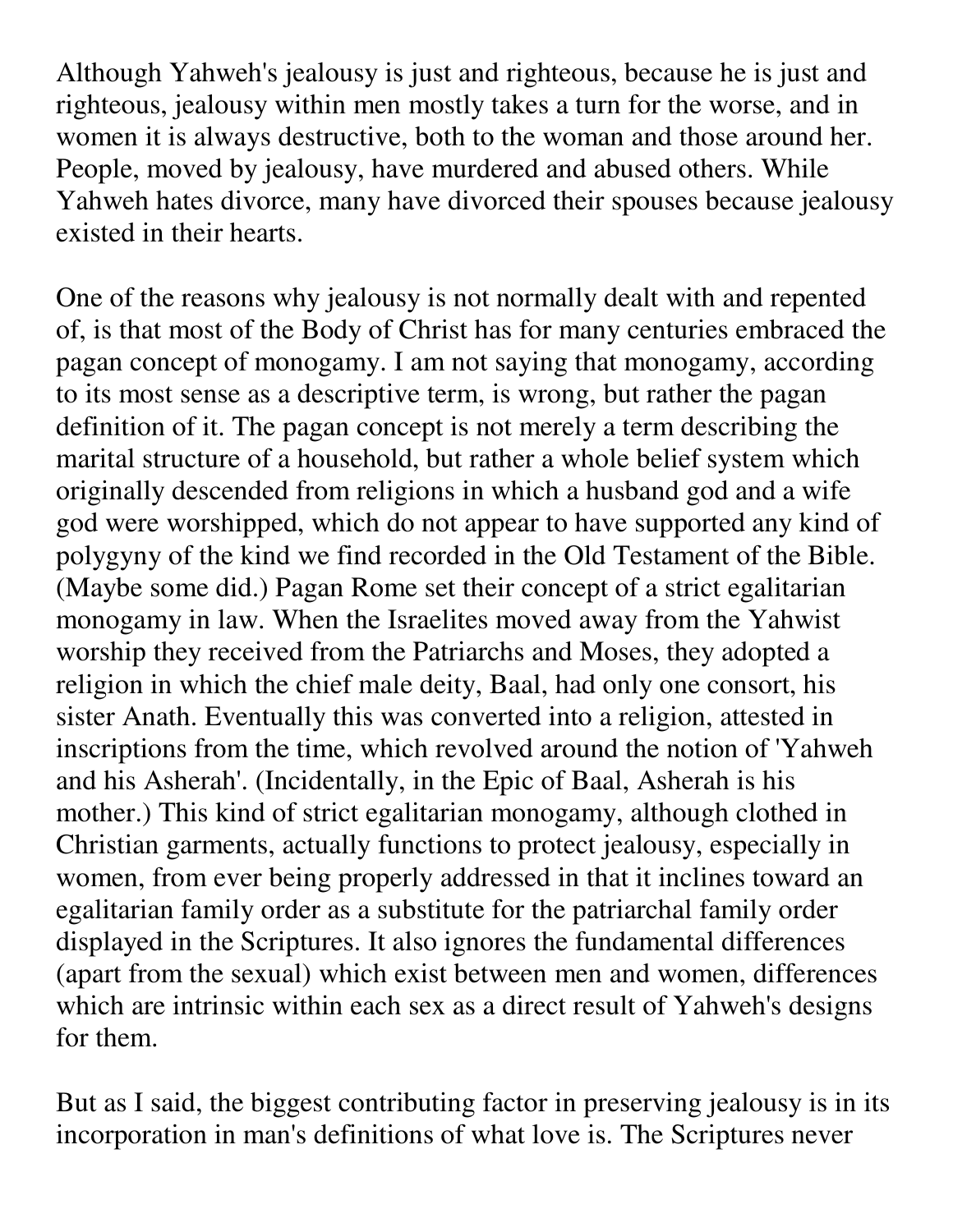teach that jealousy is a component of love at all, but rather that it is, like fear, just the opposite of love. In the Song of Songs, the Shulamite, after making her way through her betrothal period with Solomon, comes to this realization:

»Set me as a seal upon thine heart, as a seal upon thine arm: for love is strong as death; JEALOUSY is cruel as the grave: the coals thereof are coals of fire, which hath a most vehement flame.« (SS 8:6, KJV)

The word translated as »jealousy« in this verse is qin'âh and means "from 7065; jealousy or envy", translated as »envy, envied, jealousy, sake, zeal« [#7068H]. (Note the phonological resemblance of qin'âh to English queen and Greek gunê which means 'woman, wife'.) qin'âh in turn comes from qânâ' which means "to be (caus. to make) zealous, i.e. (in a bad sense) jealous or envious" [#7065H].

Paul specifically taught that »love is not jealous« (1C 13:4, JNT). In the Simple English Bible, this phrase is rendered »A loving person... is not jealous« and in the King James Version, »charity envieth not«. So it is not Scriptural at all, or spiritual, to believe that jealousy is any part of love at all, or that love would ever be the cause of jealousy, as some do. And when we operate out of jealousy in speech or in deed, we are missing God, not obeying the commandments given to us by Jesus and elaborated by John.

some words related to qin'âh and qânâ'

```
(from Strong's Exhaustive Concordance)
```

```
qenâ' = "to purchase" [#7066H]
```

```
qannâ' = "jealous; comp. 7072" [#7067H]
```
qânâh = "to be erect, i.e. create; by extens. to procure, espec. by purchase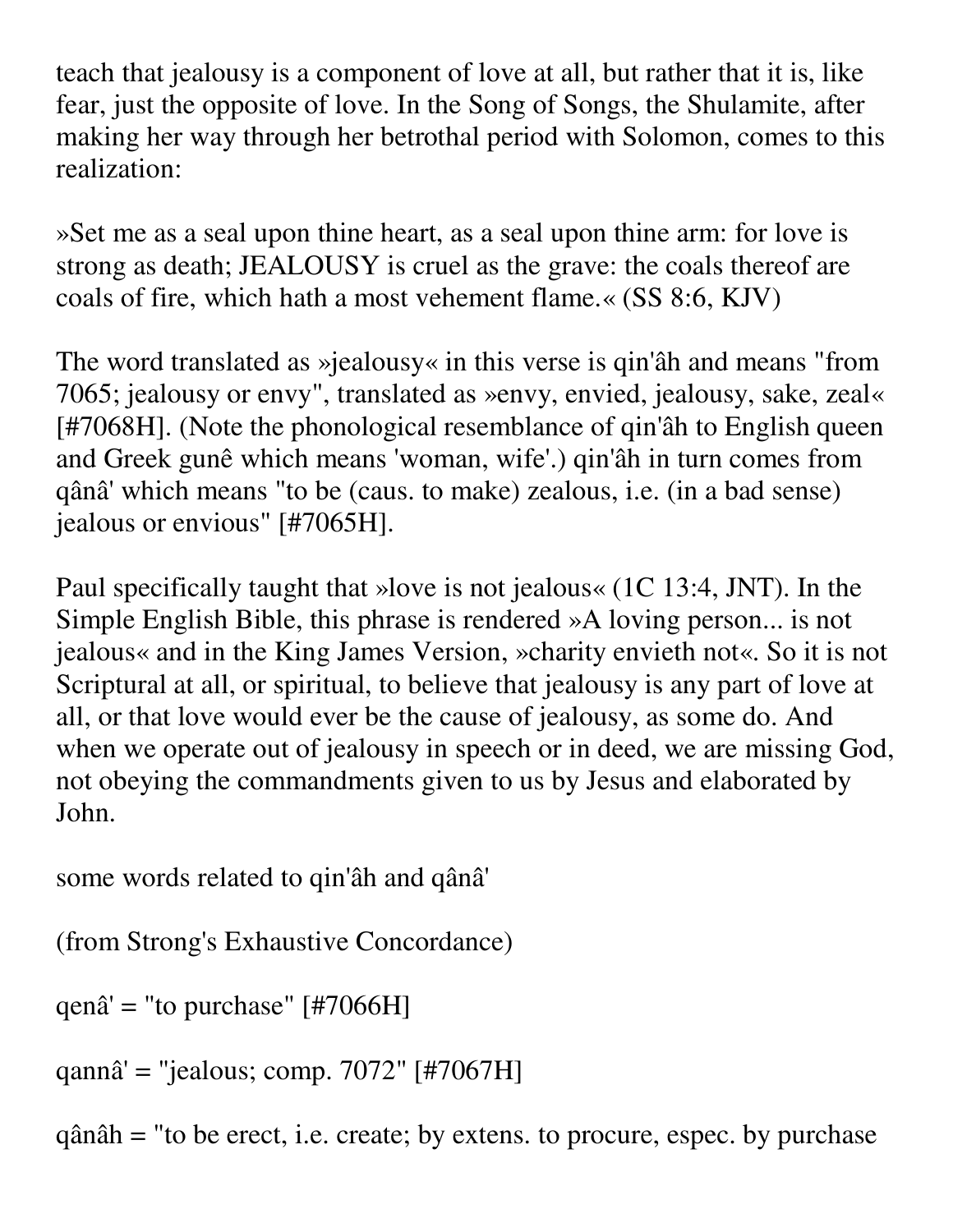(caus. sell); by impl. to own", translated as »provoke to jealousy« [#7069H]

## qannôw = "jealous or angry" [#7072H]

Note that the concepts of buying (qenâ'), selling (qânâh) and ownership (qânâh) are also inherent in jealousy. (This points toward prostitution, that is fornication, being related to jealousy when it exists in a sexual relationship.) We need recognize these things if we are to have a truly Scriptural perception of what jealousy is, and we need to define jealousy or envy from the Scriptures, if we are to understand it in truth.

# examples of qin'âh and qânâ'

That jealousy is a very serious matter is attested by the fact Moses gave commandment concerning it, providing both a »law of jealousies« and an »offering of jealousy«:

»And the LORD spake unto Moses, saying, Speak unto the children of Israel, and say unto them, If any man's wife go aside, and commit a trespass against him, And a man lie with her carnally, and it be hid from the eyes of her husband, and be kept close, and she be defiled, and there be no witness against her, neither she be taken with the manner; And the spirit of jealousy (qin'âh) come upon him, and he be jealous (qânâ') of his wife, and she be defiled: or if the spirit of jealousy (qin'âh) come upon him, and he be jealous (qânâ') of his wife, and she be not defiled: Then shall the man bring his wife unto the priest, and he shall bring her offering for her, the tenth part of an ephah of barley meal; he shall pour no oil upon it, nor put frankincense thereon; for it is an offering of jealousy (qin'âh), an offering of memorial, bringing iniquity to remembrance. And the priest shall bring her near, and set her before the LORD: And the priest shall take holy water in an earthen vessel; and of the dust that is in the floor of the tabernacle the priest shall take, and put it into the water: And the priest shall set the woman before the LORD, and uncover the woman's head, and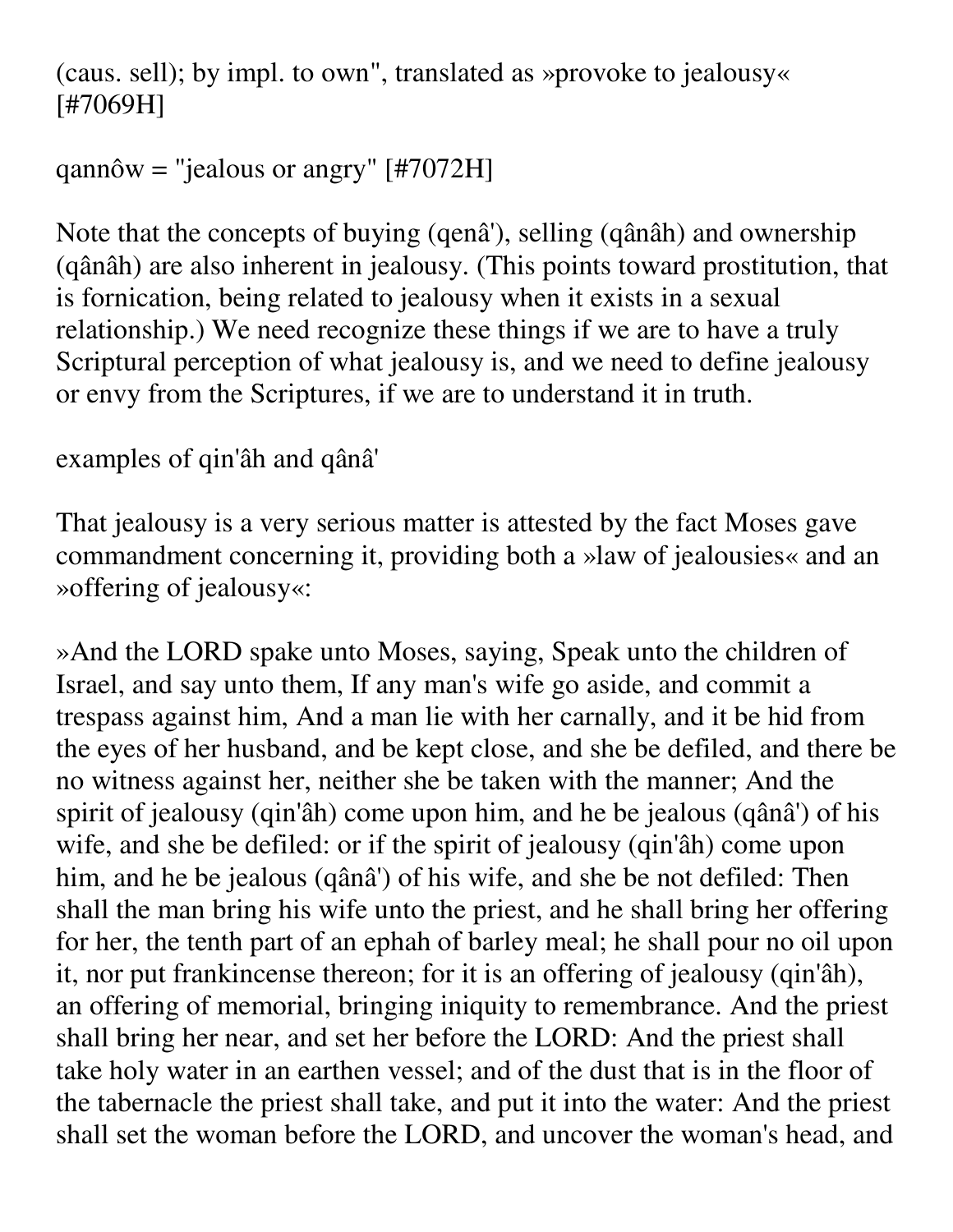put the offering of memorial in her hands, which is the jealousy (qin'âh) offering: and the priest shall have in his hand the bitter water that causeth the curse: And the priest shall charge her by an oath, and say unto the woman, If no man have lain with thee, and if thou hast not gone aside to uncleanness with another instead of thy husband, be thou free from this bitter water that causeth the curse: But if thou hast gone aside to another instead of thy husband, and if thou be defiled, and some man have lain with thee beside thine husband: Then the priest shall charge the woman with an oath of cursing, and the priest shall say unto the woman, The LORD make thee a curse and an oath among thy people, when the LORD doth make thy thigh to rot, and thy belly to swell; And this water that causeth the curse shall go into thy bowels, to make thy belly to swell, and thy thigh to rot: And the woman shall say, Amen, amen. And the priest shall write these curses in a book, and he shall blot them out with the bitter water: And he shall cause the woman to drink the bitter water that causeth the curse: and the water that causeth the curse shall enter into her, and become bitter. Then the priest shall take the jealousy (qin'âh) offering out of the woman's hand, and shall wave the offering before the LORD, and offer it upon the altar: And the priest shall take an handful of the offering, even the memorial thereof, and burn it upon the altar, and afterward shall cause the woman to drink the water. And when he hath made her to drink the water, then it shall come to pass, that, if she be defiled, and have done trespass against her husband, that the water that causeth the curse shall enter into her, and become bitter, and her belly shall swell, and her thigh shall rot: and the woman shall be a curse among her people. And if the woman be not defiled, but be clean; then she shall be free, and shall conceive seed. This is the law of jealousies (qin'âh), when a wife goeth aside to another instead of her husband, and is defiled; Or when the spirit of jealousy (qin'âh) cometh upon him, and he be jealous (qânâ') over his wife, and shall set the woman before the LORD, and the priest shall execute upon her all this law. Then shall the man be guiltless from iniquity, and this woman shall bear her iniquity.« (Nu 5:11-31, KJV)

This passage reveals several important things about jealousy. It was not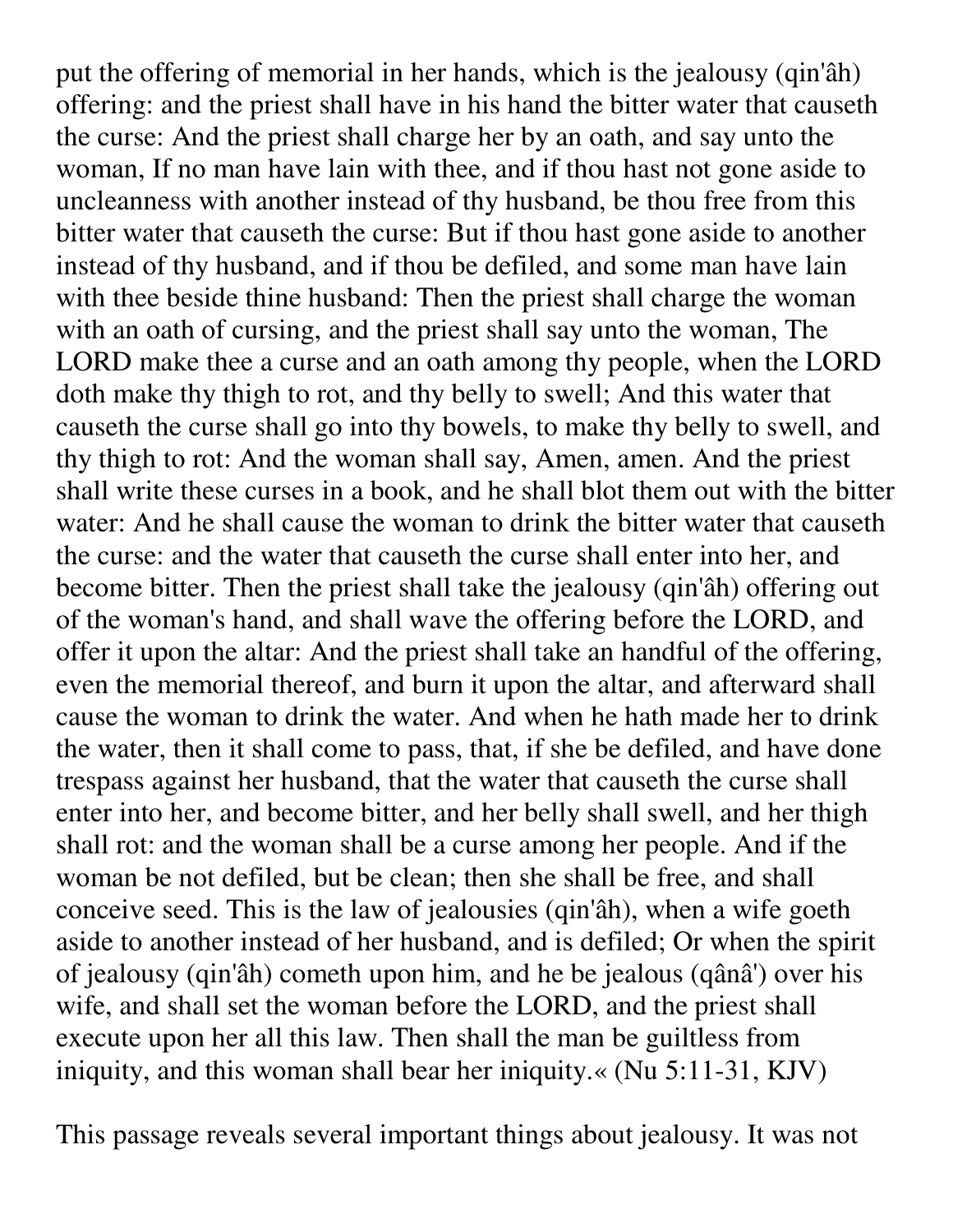anointed and most definitely provided no sweet savour in Yahweh's nostrils, for no oil was poured on the Offering of Jealousy, nor was frankincense put upon it (Nu 5:15). This offering was meant to »bring iniquity to remembrance« and reveal whether a man's wife had had sexual intercourse with another man. Thus, the offering itself, like the spirit which motivated the man to accuse his wife to the priests, functioned as an accuser. From this we can see that accusation in one of the components of jealousy. The application of the Law of Jealousies could either bring destruction upon the woman, or make her fertile, depending on whether or not she was defiled. And then there is a spiritual component to jealousy. This passage shows quite clearly that an evil spirit, called the SPIRIT OF JEALOUSY exists and can come upon a person in a fashion similar to that of the Spirit of God coming upon a person. Therefore, the spirit of jealousy is an aspect of the spirit of antichrist. (antikhristos means both 'in place of Christ' and 'against Christ', also 'in place of the Anointing' and 'against the Anointing'.) That this spirit was evil is borne by the fact that the Law of Jealousies required that a test or trial be performed to either verify or nullify the husband's accusation. In other words, the spirit of jealousy could not be trusted to speak truth. Therefore, this spirit is not the Spirit of Yahweh, whom Jesus called the Spirit of Truth. Note also that the Law of Jealousies provided no revenge for the husband, but only for determining the guilt or innocence of the wife, and a judgment against her is the accusation of her proved to be true.

This Law of Jealousies then is helpful in understanding the many references to jealousy or envy which occur in other parts of the Scripture.

»Then Isaac sowed in that land, and received in the same year an hundredfold: and Yahweh blessed him. And the man waxed great, and went forward, and grew until he became very great: For he had possession of flocks, and possessions of herds, and great store of servants: and the Philistines envied (qânâ') him. For all the wells which his father's servants had digged in the days of Abraham his father, the Philistines had stopped them, and filled them with earth. And Abimelech said unto Isaac, Go from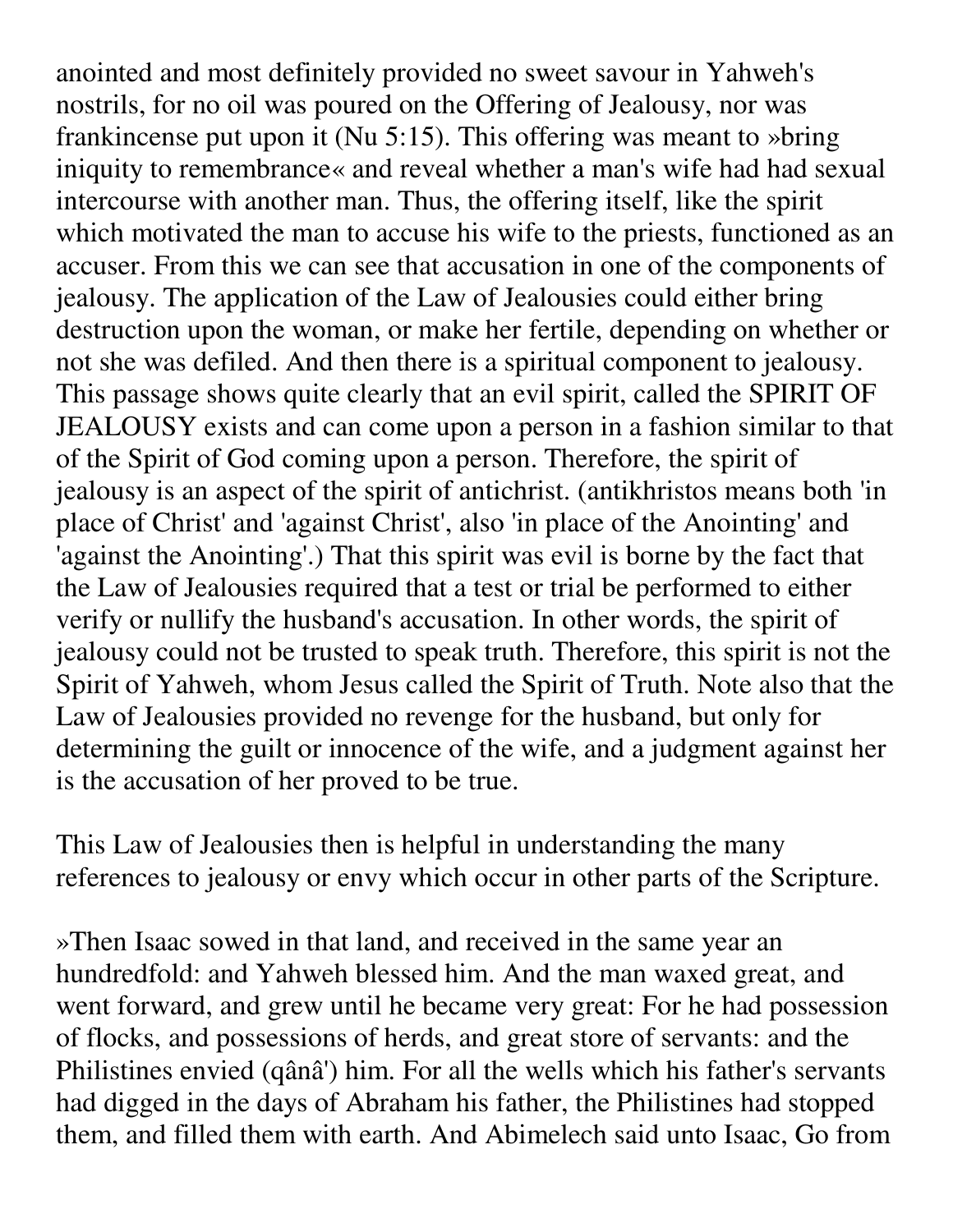us; for thou art much mightier than we. And Isaac departed thence, and pitched his tent in the valley of Gerar, and dwelt there.« (Gn 26:12-17, KJV-OTR)

Here we see that envying is something which uncircumcised Philistines do. In type, it points to an uncircumcised heart and its jealous disposition. Paul wrote, »For he is not a Jew, which is one outwardly; neither is that circumcision, which is outward in the flesh: But he is a Jew, which is one inwardly; and circumcision is that of the heart, in the spirit, and not in the letter; whose praise is not of men, but of God« (Ro 2:28-29, KJV). The Philistines worshipped a god called »Dagon« (who is the father of Baal in one version of his epic). They represent to old nature, the image of the »earthy« (1C 15:45-49). Isaac represents the »heavenly«, the image of Christ. Isaac's name means "laughter" or "mockery" [#3327H] and speaks of the old nature mocking the new on the one hand and the joy of Yahweh on the other. The fact that Isaac received »an hundredfold« points to hundredfold fruitbearing (Mt 13:8), the realm of the Most Holy Place. The old nature envies the new, even as the Philistines envied Isaac. And notice their deeds: they stopped Isaac's wells and filled them with earth. Beloved, we are supposed to have the Spirit of the Living God in us springing up unto everlasting Life (Jn 4:10-14; 7:37-39). You need to understand that the old nature, out of jealousy, will attempt to fill the Lord's well in you with earthy things and prevent that living water within you from flowing. It will move to prevent the moving of the Holy Spirit in your life. And this precisely what happens when we are envious or jealousy. This jealousy ultimately caused division between Isaac and Abimelech, who had previously been at peace with him. Note that Abimelech finally said, »Go from us...«, Abimelech's party was the jealous one, the one which was wrong, and Abimelech is telling Isaac, who had not done any evil to Abimelech, to leave!

»And when Rachel saw that she bare Jacob no children, Rachel envied (qânâ') her sister; and said unto Jacob, Give me children, or else I die.« (Gn 30:1, KJV)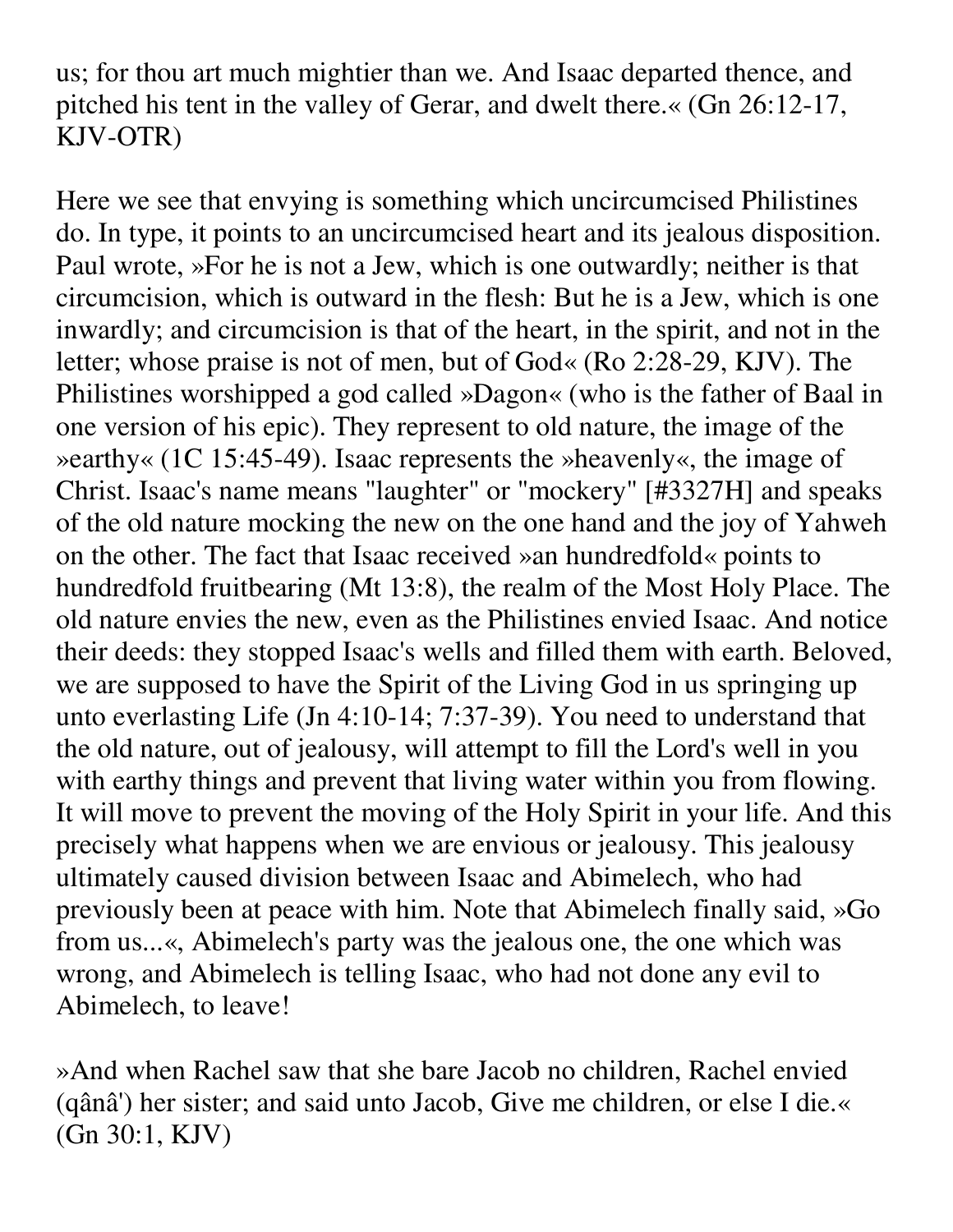Out of envy, Rachel made an impossible demand of Jacob (»give me children«), combining it with a threat (»or else I die«). It is significant that it is a woman who is a wife who says this. In Proverbs 21:19, it is written, »It is better to dwell in the wilderness, than with a contentious and an angry woman«.

The word translated as »contentious« is mâdôwn, which means "a contest or quarrel" [#4066H]. Its root, the verb dûwn, means "to rule; by impl. to judge (as umpire); also to strive (as at law)" [#1777H]. Rachel attempted to command Jacob to give her children. She attempted to rule her husband. This contrasts with Peter's instructions for wives to be in subjection to their own husbands »even as Sara obeyed Abraham, calling him Lord« (1P 3:1,6, KJV). What did Yahweh say to Ishshâh? »...thy desire shall be to thy husband, he shall rule over thee« (Gn 3:16, KJV). So Rachel became a contentious woman, competing with her sister, and attempting to rule the roost, moved by jealousy.

The word translated as »angry« is ka'as which means "vexation" [#3708H]. ka'as comes from the verb kâ'as which means "to trouble; by impl. to grieve, rage, be indignant" [#3707H]. Note the phonological resemblance of ka'as to English chaos. Jacob was troubled by her demand, for his »anger was kindled against Rachel« (Gn 30:2, KJV).

We should mention in passing that the jealousy and rivalry which existed between Rachel and her sister Leah is expressed also in Leah when she says to Rachel, »Is it a small matter that thou hast taken my husband?« (Gn 30:15, KJV). There is no record of Rachel having done this. Nor could she have done it, for she was the one Jacob wanted from the beginning. Nevertheless, their mutual jealousy and competition was nonetheless sinful, and manifested later in their descendants.

»And his brethren envied (qânâ') him; but his father observed the saying.« (Gn 37:11, KJV)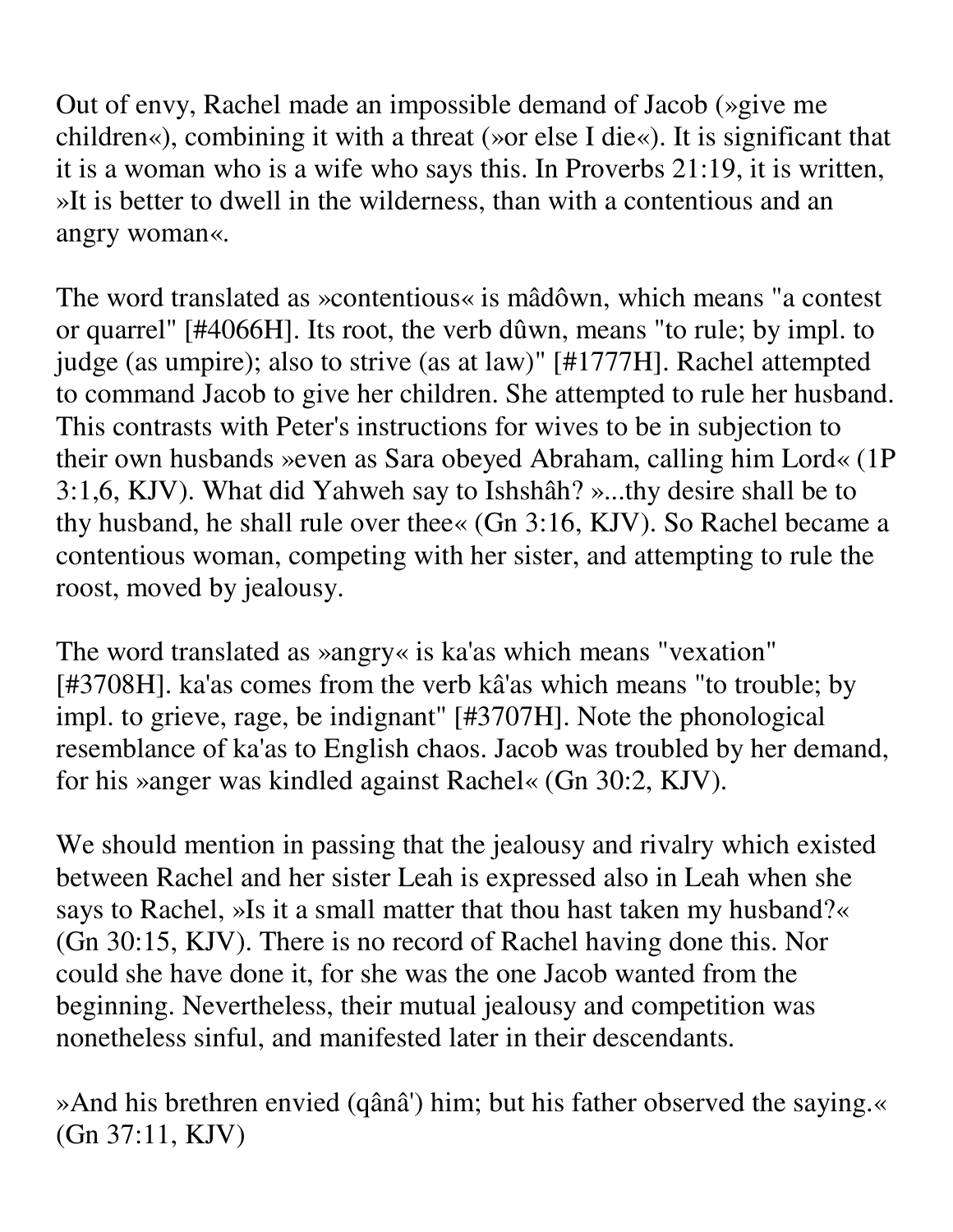Joseph's brethren later sold him into slavery out of their jealousy (Gn 37:26-28) and then lied to Jacob to cover it up, breaking the old man's heart (Gn 37:29-25). They inherited this from Leah.

»For jealousy (qin'âh) is the rage of a man: therefore he will not spare in the day of vengeance.« (Pr 6:34, KJV)

Jealousy is characterized as masculine rage. The word translated as »man« in this verse is geber which means "a valiant man or warrior" [#1397H]. A warrior's rage. geber comes from the verb gâbar which means "to be strong; by impl. to prevail, act insolently" [#1396H]. In the context, the writer is warning his son to avoid adultery. In women, jealousy is even more disruptive than in men, because it is a masculine attribute. Jealousy in a woman causes her to be defeminized, making her more masculine. It is the rage of a man, and not a woman. Note that it knows no mercy, but rather revenge. As with the Law of Jealousies, we see here that there is really no place for a woman to be jealous, nor is the jealousy itself justified.

»For wrath killeth the foolish man, and envy (qin'âh) slayeth the silly one.« (Jb 5:2, KJV)

Although Eliphaz (here speaking to Job) was among those who spoke wrongly about Yahweh, that doesn't mean that everything he said was wrong. Jealousy slays the silly.

»Envy (qânâ') thou not the oppressor, and choose none of his ways.« (Pr 3:31, KJV)

Note that the implication is that jealousy is one of the ways of the oppressor. This reveals the oppressive character of jealousy.

»A sound heart is the life of the flesh: but envy (qin'âh) the rottenness of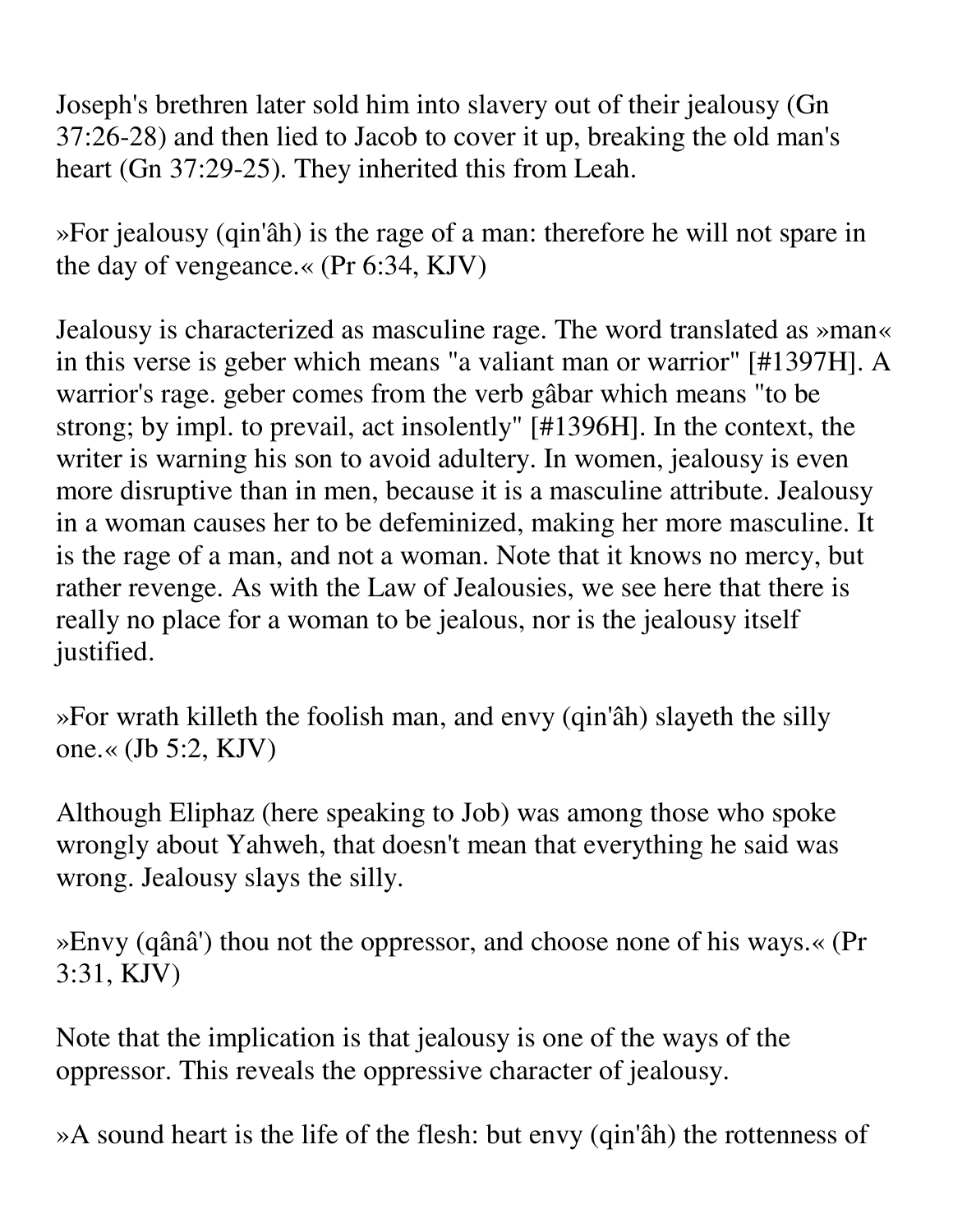the bones.« (Pr 14:30, KJV)

Jealousy negatively affects one's health, causing rottenness of the bones (osteoporosis?). If one's bones become rotten, they will weaken, eventually break, and the inner structure of the person will disintegrate so that they cannot stand (compare Ez 37:1-11). If jealousy or envy can destroy a person's bones, what then does it do their spirit or soul?

»Let not thine heart envy (qânâ') sinners: but be thou in the fear of the LORD all the day long.« (Pr 23:17, KJV)

The heart is the inner person. Being in the fear of Yahweh is here presented as the alternative to being jealous within. And not just with regard to sinners alone, but with regard to brethren also, for we are instructed to love Christian brethren, as well as our enemies, and love is not jealous. »Charity envieth not«.

»Wrath is cruel, and anger is outrageous; but who is able to stand before envy (qin'âh)?« (Pr 27:4, KJV)

Why? As Moses brings out in the Law of Jealousies, jealousy is driven by a spirit, and that not the Spirit of God, and can therefore move men to do things moreso than their natural emotions might otherwise incline them. We know from the Gospel according to Mark about the man in tombs, whom Jesus healed, that an evil spirit can impart physical strength beyond human ability (Mk 5:1-20), similar in principle to the supernatural strength which manifested in Samson when the Spirit of Yahweh came upon him (Jd 14:6; 15:14-17). And because there is a spirit which drives envy or jealousy, there is also a demonic wisdom which accompanies it (Ja 3:14- 15; Ep 2:1-3).

»Again, I considered all travail, and every right work, that for this a man is envied (qin'âh) of his neighbour. This is also vanity and vexation of spirit.« (Ec 4:4, KJV)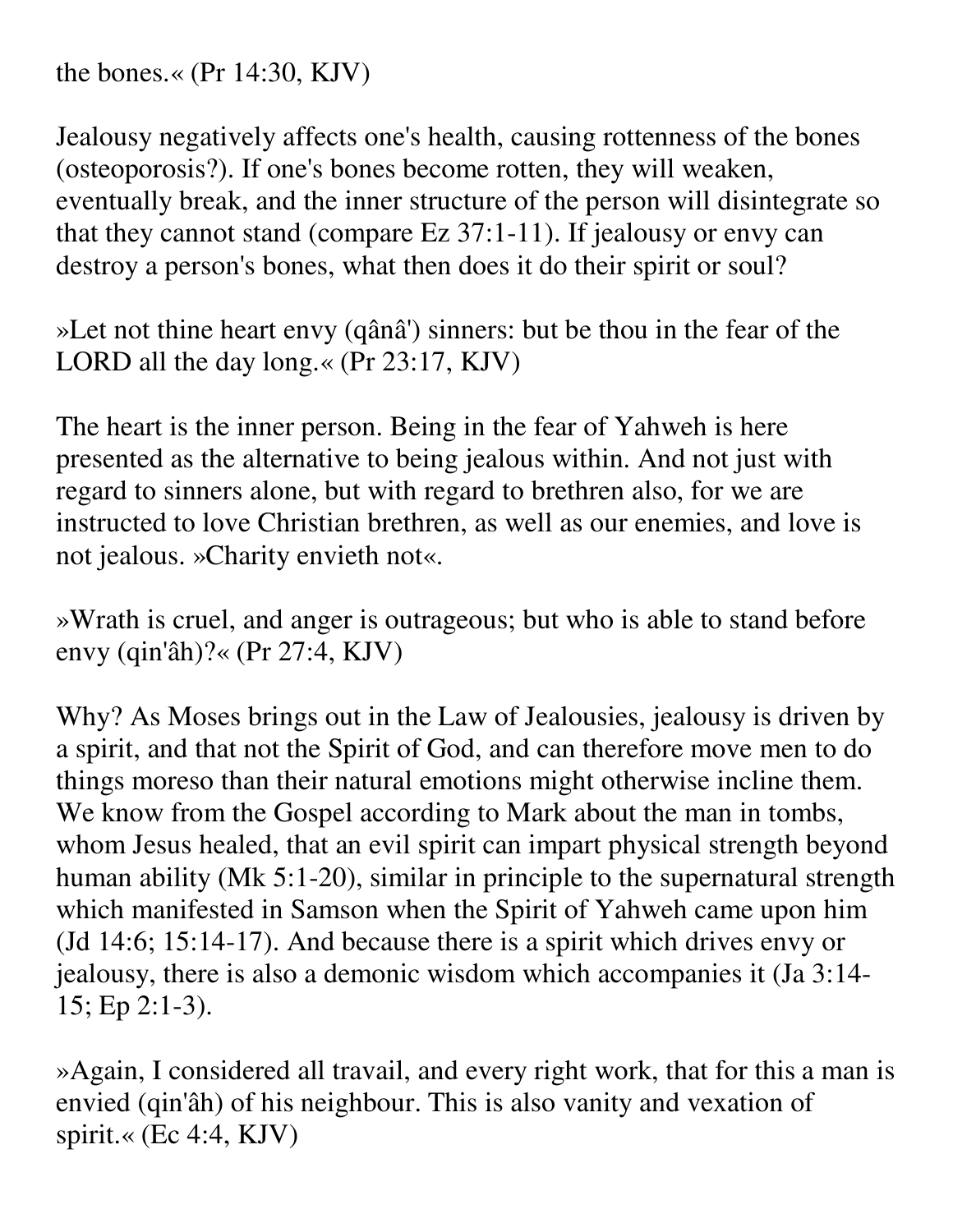Here Solomon associates envy or jealousy with »vanity and vexation of spirit«. Vanity is the action of going through cycles and always returning to where one began without making any real progress in God. Jealousy will definitely hinder spiritual progress. Note the association of envy with spirit, as we saw in the Law of Jealousies. Because jealousy can affect your spirit, you should not entertain it in any form. Put off jealousy, which is of the old man, and put on love, which is of the New Man, created in the image of Christ.

»Also their love, and their hatred, and their envy (qin'âh), is now perished; neither have they any more a portion for ever in any thing that is done under the sun.« (Ec 9:6, KJV)

When Solomon says this, he is speaking about natural men who have died. Note also that Solomon distinguishes very clearly between love and jealousy, the same distinction which the Shulamite and the apostle Paul recognized.

»The envy (qin'âh) also of Ephraim shall depart, and the adversaries of Judah shall be cut off: Ephraim shall not envy (qânâ') Judah, and Judah shall not vex Ephraim.« (Is 11:13, KJV)

Ephraim (Rachel's grandson) is associated with fruitfulness (Gn 41:52) and Judah with praise (Gn 29:35). Note here that the departure of jealousy in those who are fruitful is associated with the cutting off of the adversaries of praise and the cessation of vexation from those who inspire praise.

»LORD, when thy hand is lifted up, they will not see: but they shall see, and be ashamed for their envy (qin'âh) at the people; yea, the fire of thine enemies shall devour them.« (Is 26:11, KJV)

Those who envy or are jealous shall be ashamed. The »they« here are the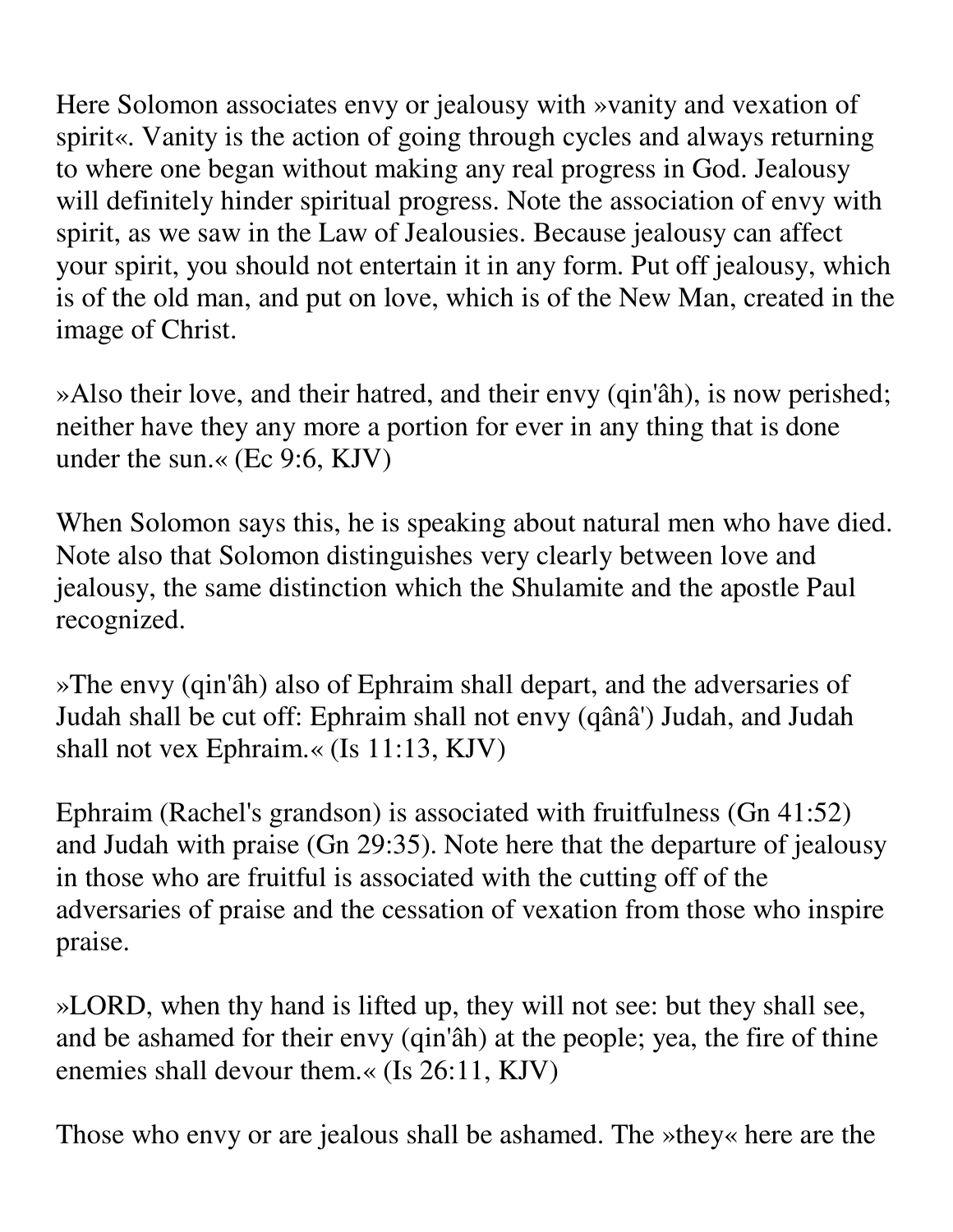»wicked« mentioned in Isaiah 26:10, who will not learn righteousness, even when shown favour. We can see then that envy or jealousy is an attribute of the wicked.

»Therefore, as I live, saith the Lord GOD, I will even do according to thine anger, and according to thine envy (qin'âh) which thou hast used out of thy hatred against them; and I will make myself known among them, when I have judged thee.« (Ez 35:11, KJV)

This is a judgment of Yahweh against Mount Seir, the mount of the Edomites, who were the descendants of Esau who sold his birthright. Esau sold his birthright to Jacob and then envied Jacob when the time came for their father Isaac's blessing. Later, Esau forgot all about the birthright swindle, really, because his birthright was not truly important to him.

»They envied (qânâ') Moses also in the camp, and Aaron the saint of the LORD.« (Ps 106:16, KJV)

It is instructive to remember that the earth swallowed those who envied and a fire consumed them. Beloved, do not envy or be jealous of those whom Yahweh sets in authority over you.

»I have made him fair by the multitude of his branches: so that all the trees of Eden, that were in the garden of God, envied (qânâ') him.« (Ez 31:9, KJV)

It is an interesting concept to think that trees could become jealous. But the »trees of Eden« here are symbolic. One has to wonder if they represent Îysh and Ishshâh. The one who was envied is one called »the Assyrian« (Ez 31:3), who was apparently a ruler. Yahweh's word, however, was going out against the Egyptian Pharoah.

moving into the New Testament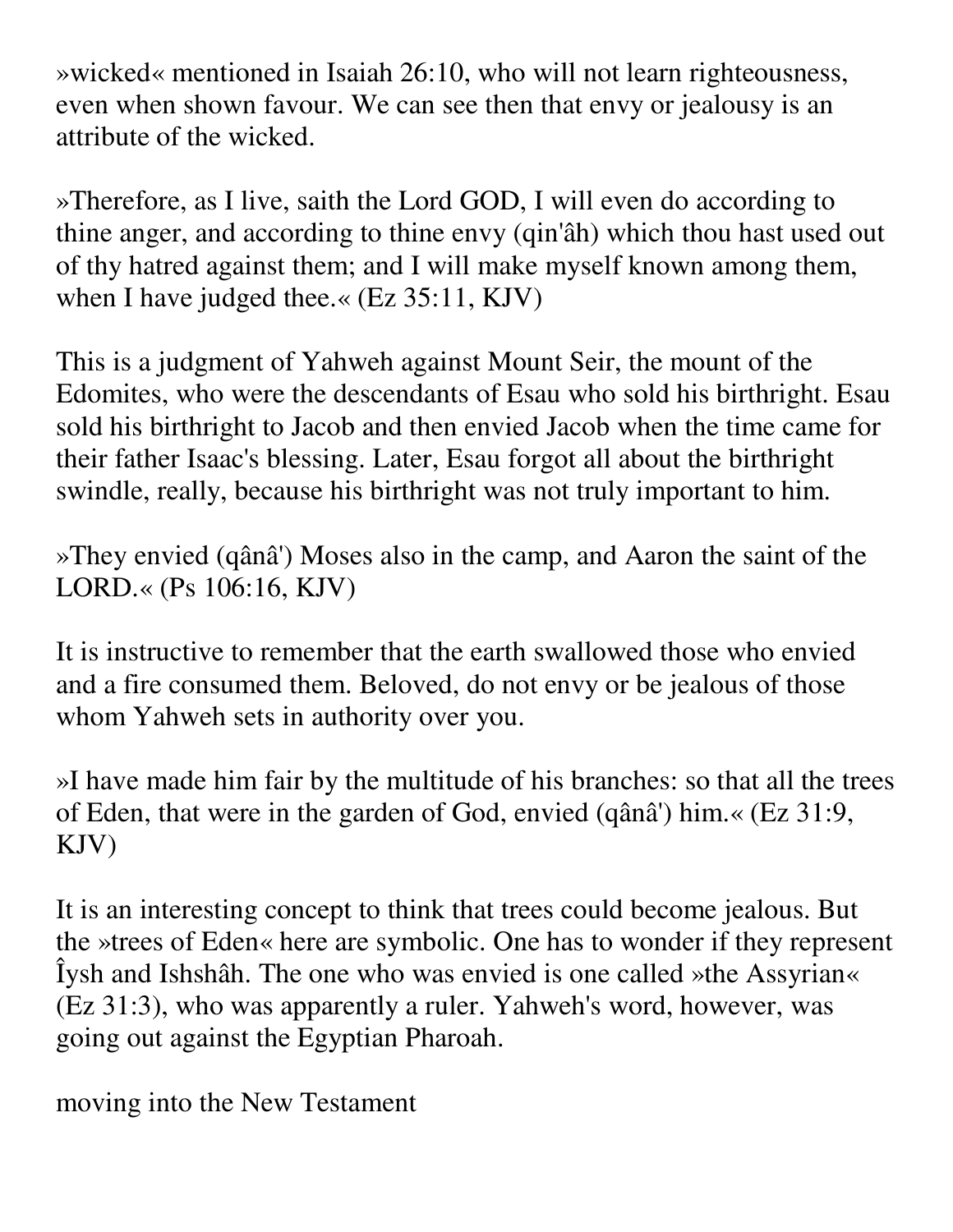Thus far we have looked at several things said about jealousy in the Torah, the Kethuvim and the Neviim:

1. it is inspired by a spirit.

2. it is the opposite of love.

3. it will move a woman to make an impossible request of her husband.

4. it is part of the character of any uncircumcised heart.

5. it will cause a woman to accuse another woman of something she did not do.

6. it will cause brethren to hate their brother and do evil against them.

- 7. it is masculine rage.
- 8. it slays the silly one.
- 9. it is rottenness of the bones.
- 10. it is the opposite of the fear of the Lord.
- 11. it is vanity of spirit.
- 12. it is vexation of spirit.

13. it can be passed from generation to generation.

14. it can be a cause of Yahweh bringing judgments against those who are jealous.

15. even »trees of Eden« can have it.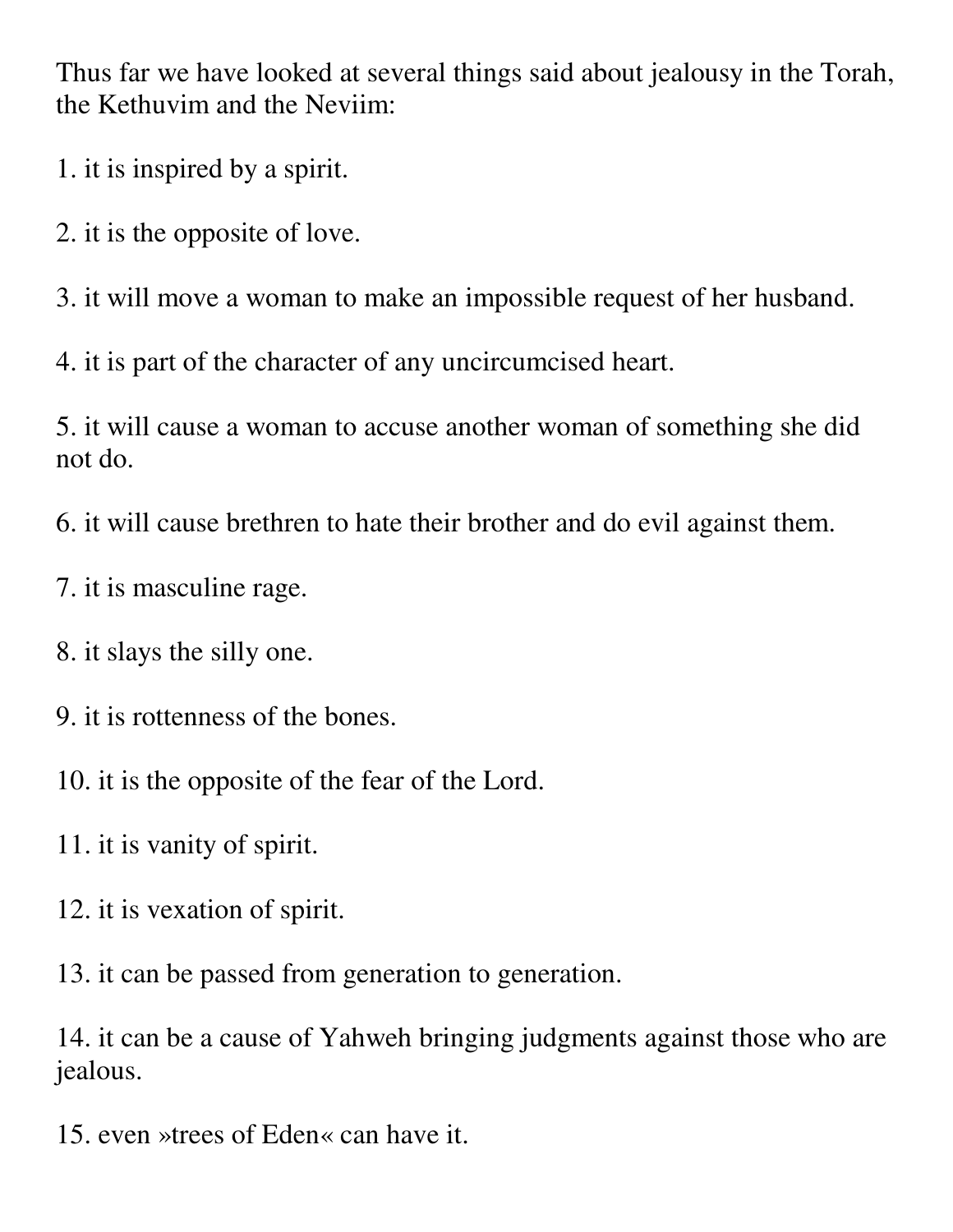Remember, I am only dealing with human envy or jealousy in this writing, not Yahweh's. What is called »jealousy« in Yahweh is righteous, because he is righteous, and is not the same as what appears within man. As we have seen, it is something more than mere emotion, energized by an evil spirit, which gives it its power.

As we move into the New Testament Scriptures, we need to keep in mind the Old Testament understanding of it and recognize that understanding as the foundation for understanding what the New Testament writers were thinking when they wrote about it.

the equivalents of qin'âh and qânâ' in the New Testament

Stephen, the martyr, said this during his message before he was killed:

»And the patriarchs, moved with ENVY (zêloô), sold Joseph into Egypt: but God was with him...« (Ac 7:9, KJV)

By »the patriarchs«, he meant the sons of Jacob. This phrase, »moved with envy«, is based on a verse which we have already looked at:

»And his brethren envied (qânâ') him; but his father observed the saying.« (Gn 37:11, KJV)

Stephen's usage of the Greek word zêloô in Acts 7:9 corresponds exactly to the Hebrew words qânâ' in Genesis 37:11.

The verb zêloô is defined "from 2205; to have warmth of feeling for or against." [#2206G]. zêloô is derived from zêlos which means "prop. the heat, i.e. (fig.) "zeal" (in a favorable sense, ardor; in an unfavorable one, jealousy, as of a husband (fig. of God), or an enemy, malice" [#2205G]. zêloô and zêlos are in turn derived from the verb zeô which means "to be hot (boil, of liquids; or glow, of solids), i.e. (fig.) be fervid (earnest)"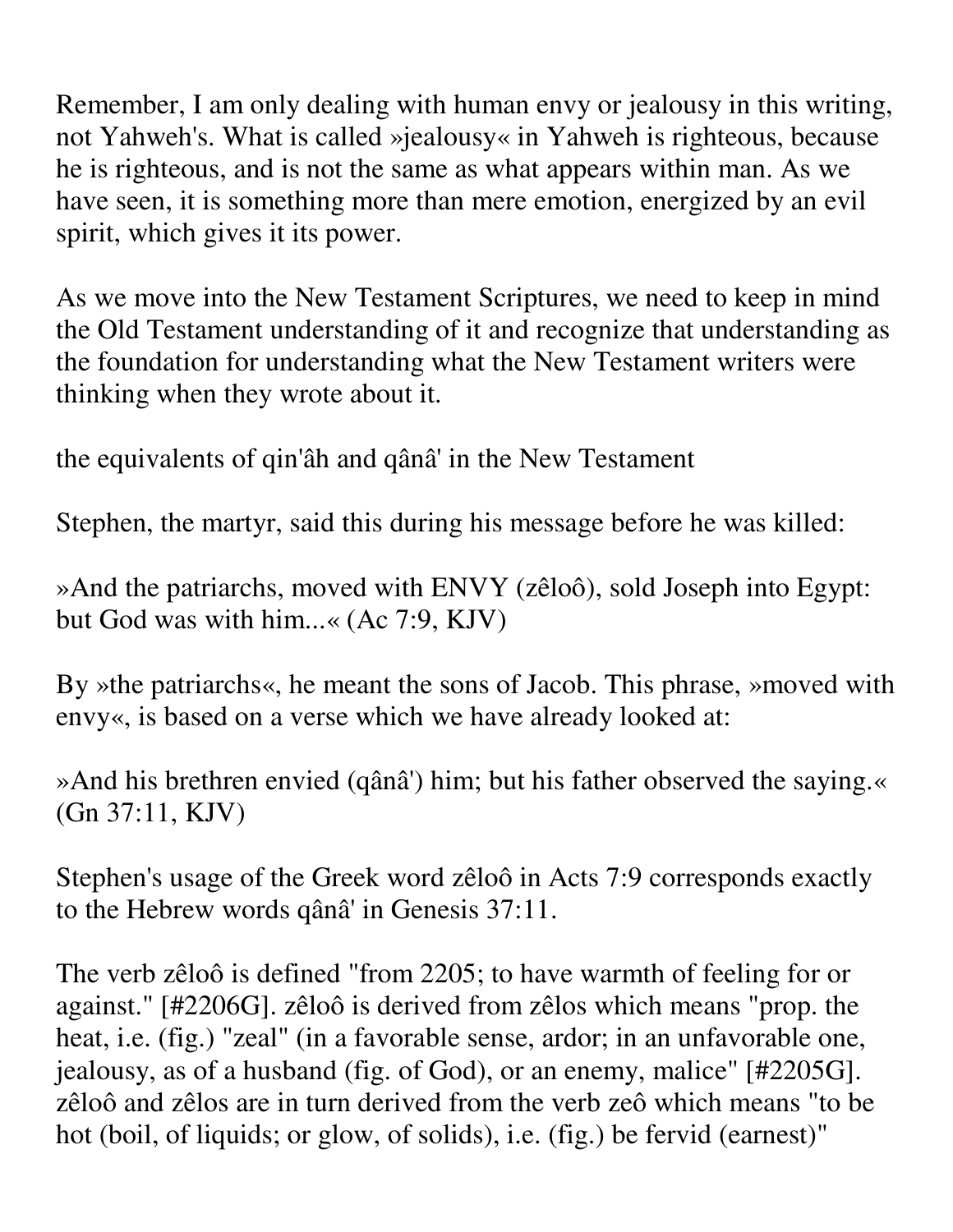[#2204G], as is also the noun zêlôtês, which means "a zealot" [#2207G]

So, when we look at the New Testament examples of zêloô, zêlos, and zêlôtês, we read many where these words mean exactly the same thing as qin'âh and qânâ'.

examples of zêloô, zêlos and zêlôtês

The essential characteristics of envy or jealousy (qin'âh/qânâ') are expanded in the New Testament. As we go through these verses, keep in mind that zêloô, zêlos and zêlôtês all carry the same meanings as qin'âh and qânâ'. Also bear in mind that I am only looking at jealousy within man. We must likewise bear in mind that the Scriptures make no distinction at all between the terms »envy« and »jealousy« in their original languages. As with the Old Testament references we looked at, »envy« means »jealousy«, and »jealousy« means »envy«.

»But when the Jews saw the multitudes, they were filled with envy (zêlos), and spake against those things which were spoken by Paul, contradicting and blaspheming.« (Ac 13:45, KJV)

As with those who opposed Moses out of envy, they do the same here with Paul. Like Moses, Paul had a word of the Lord to bring forth under the Anointing. The flesh lusts against the Spirit (Ga 5:17). Jealousy will move people to speak against the word of the Spirit that is being declared. Note that they were »filled« with jealousy. Given the existence of a spirit of jealousy, we could say that they were filled with the spirit of jealousy. Note that in this also, the spirit of jealousy substitutes itself for the Spirit of God. This spirit of antichrist manifest itself both in opposing the Spirit of Christ and in standing in the place of Spirit of Christ, setting himself up in the temple of God and deifying himself, that is, pretending to be God, pretending to be the voice of Spirit of God. When people are filled with the Holy Spirit, they speak (both in tongues and prophesy) according to that filling. Here we see something similar, but with an evil spirit. To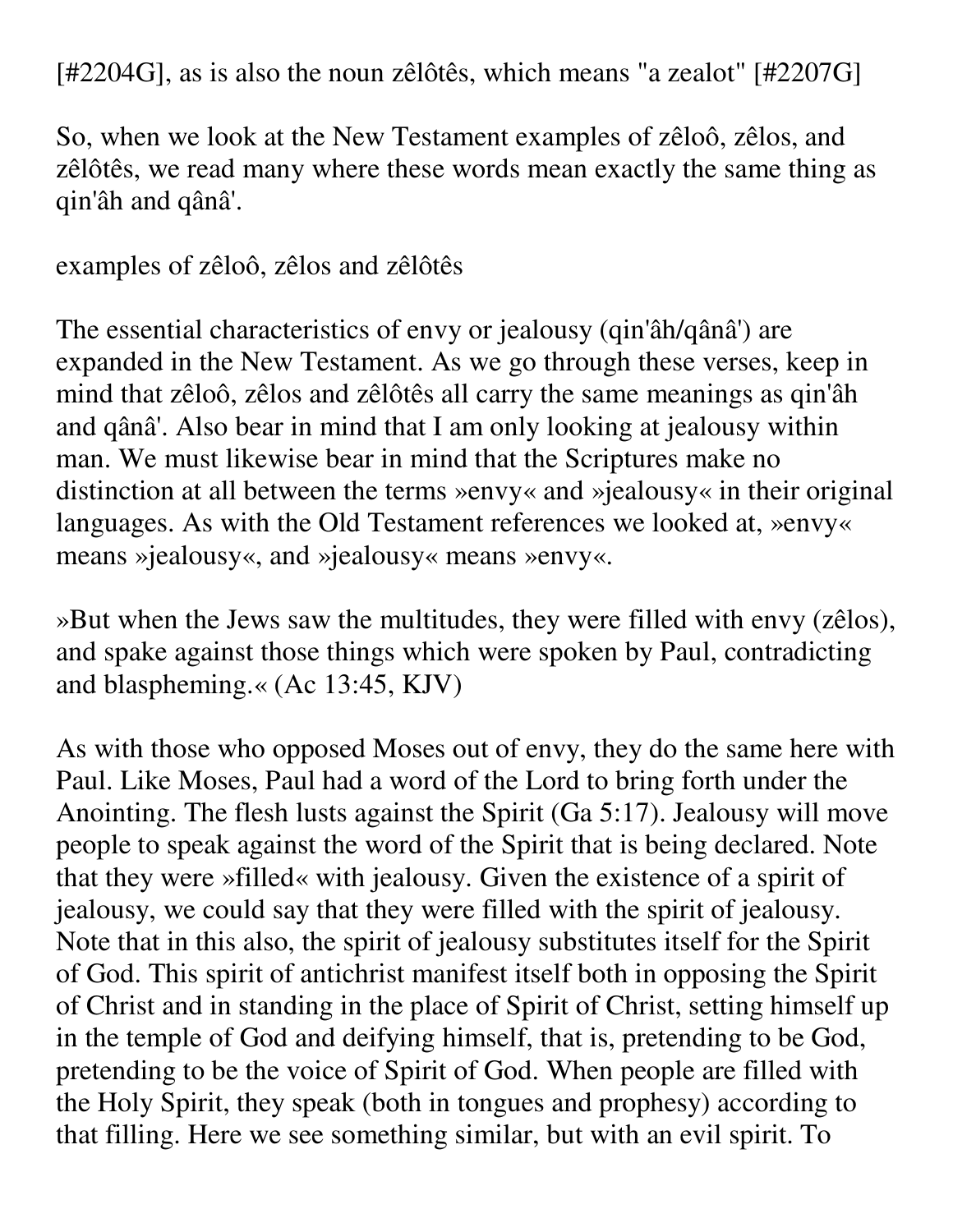'contradict' means to speak against a thing. To 'blaspheme' means to speak evil of a thing. And they were contradicting and blaspheming the very word, which, if received, would have begotten them again (1P 1:22-25). In essence, they were prevented from partaking of the life of the Spirit by jealousy.

»But the Jews which believed not, moved with envy (zêloô), took unto them certain lewd fellows of the baser sort, and gathered a company, and set all the city on an uproar, and assaulted the house of Jason, and sought to bring them out to the people.« (Ac 17:5, KJV)

Unbelief is here associated with jealousy, and I assure you, that if we are being jealous, it is because we are not believing. Note that this »assault« on Jason's house started with jealousy. Have we not all heard of assaults which came from jealousy?

»Men, brethren, and fathers, hear ye my defence which I make now unto you. (And when they heard that he spake in the Hebrew tongue to them, they kept the more silence: and he saith,) I am verily a man which am a Jew, born in Tarsus, a city in Cilicia, yet brought up in this city at the feet of Gamaliel, and taught according to the perfect manner of the law of the fathers, and was zealous (zêlôtês) toward God, as ye all are this day. And I persecuted this way unto the death, binding and delivering into prisons both men and women. As also the high priest doth bear me witness, and all the estate of the elders: from whom also I received letters unto the brethren, and went to Damascus, to bring them which were there bound unto Jerusalem, for to be punished. And it came to pass, that, as I made my journey, and was come nigh unto Damascus about noon, suddenly there shone from heaven a great light round about me. And I fell unto the ground, and heard a voice saying unto me, Saul, Saul, why persecutest thou me? And I answered, Who art thou, Lord? And he said unto me, I am Jesus of Nazareth, whom thou persecutest. And they that were with me saw indeed the light, and were afraid; but they heard not the voice of him that spake to me.« (Ac 22:1-9, KJV)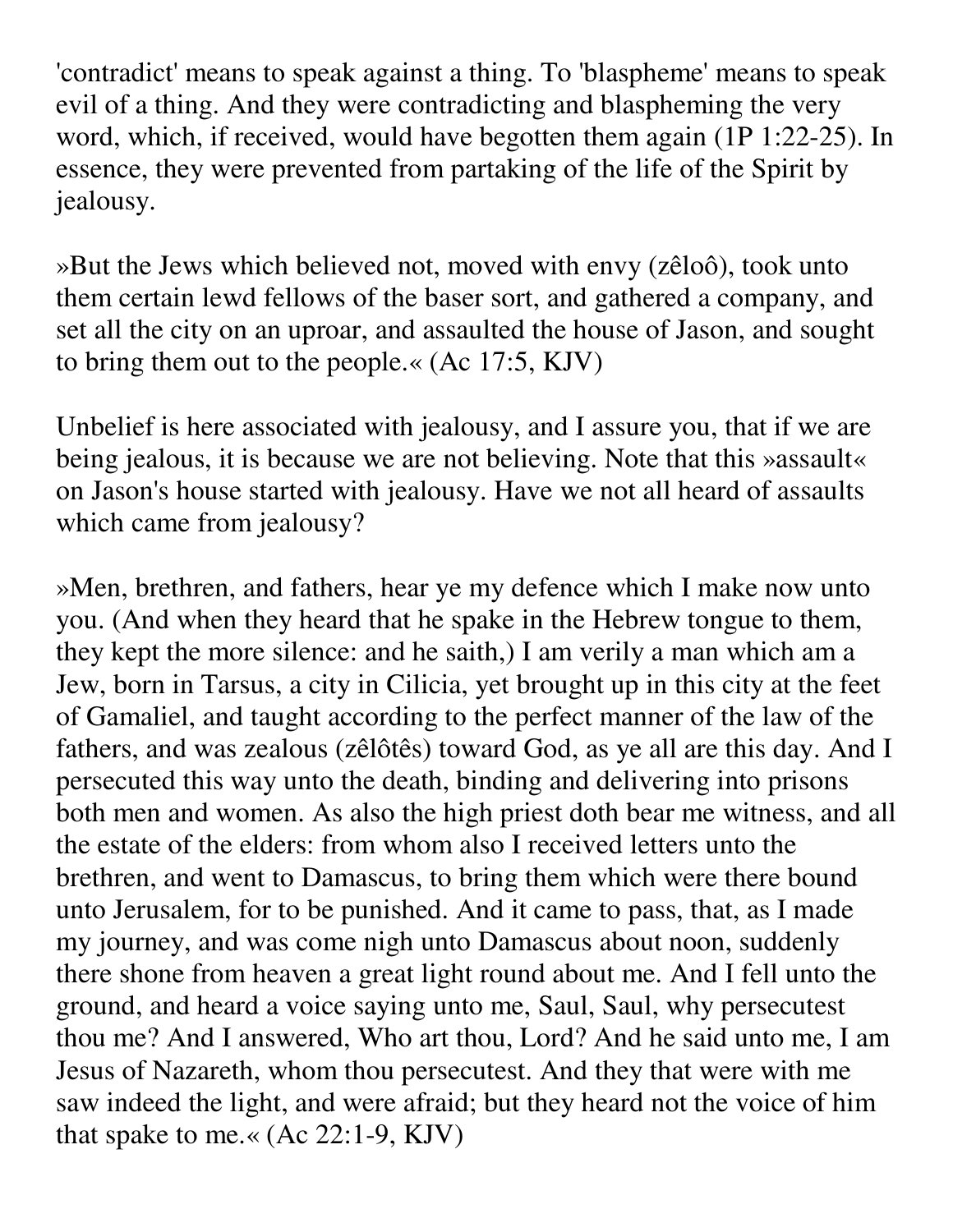Paul admits that jealousy prompted his own persecution of the Body of Christ. The Lord took it personally. Beloved, when we move against other believers out of jealousy, Jesus takes it personally. Although Paul's 'zeal' was toward God, it was prompted by the same spirit of jealousy which worked in the Jews who persecuted him later on. Would we persecute the Christ within our brother or sister in Christ, who is our »hope of glory«? We might if we walk in the flesh or in unbelief, being jealous.

»And that, knowing the time, that now it is high time to awake out of sleep: for now is our salvation nearer than when we believed. The night is far spent, the day is at hand: let us therefore cast off the works of darkness, and let us put on the armour of light. Let us walk honestly, as in the day; not in rioting and drunkenness, not in chambering and wantonness, not in strife and envying (zêlos) But put ye on the Lord Jesus Christ, and make not provision for the flesh, to fulfil the lusts thereof.« (Ro 13:11-14, KJV)

Jealousy is a »work of darkness« that we are instructed to cast off. Awake to righteousness, Beloved, and Christ shall give thee light! (1C 15:34; Ep 5:15) As Paul says here »put ye on the Lord Jesus Christ, and make not provision for the flesh, to fulfil the lusts thereof«. That provision for the flesh, to fulfill its lusts, is any belief or idea which encourages us to be jealous as well as any attempt we make to justify it with our logic, reasoning, or desires. Note here also that envying is a lust of the flesh.

»For ye are yet carnal: for whereas there is among you envying (zêlos), and strife, and divisions, are ye not carnal, and walk as men?« (1C 3:3, KJV)

In this verse, we learn that envying or being jealous is carnal. Remember what Paul wrote about the carnal mind? »5 For they that are after the flesh do mind the things of the flesh; but they that are after the Spirit the things of the Spirit. 6 For to be carnally minded is death; but to be spiritually minded is life and peace. 7 Because the carnal mind is enmity against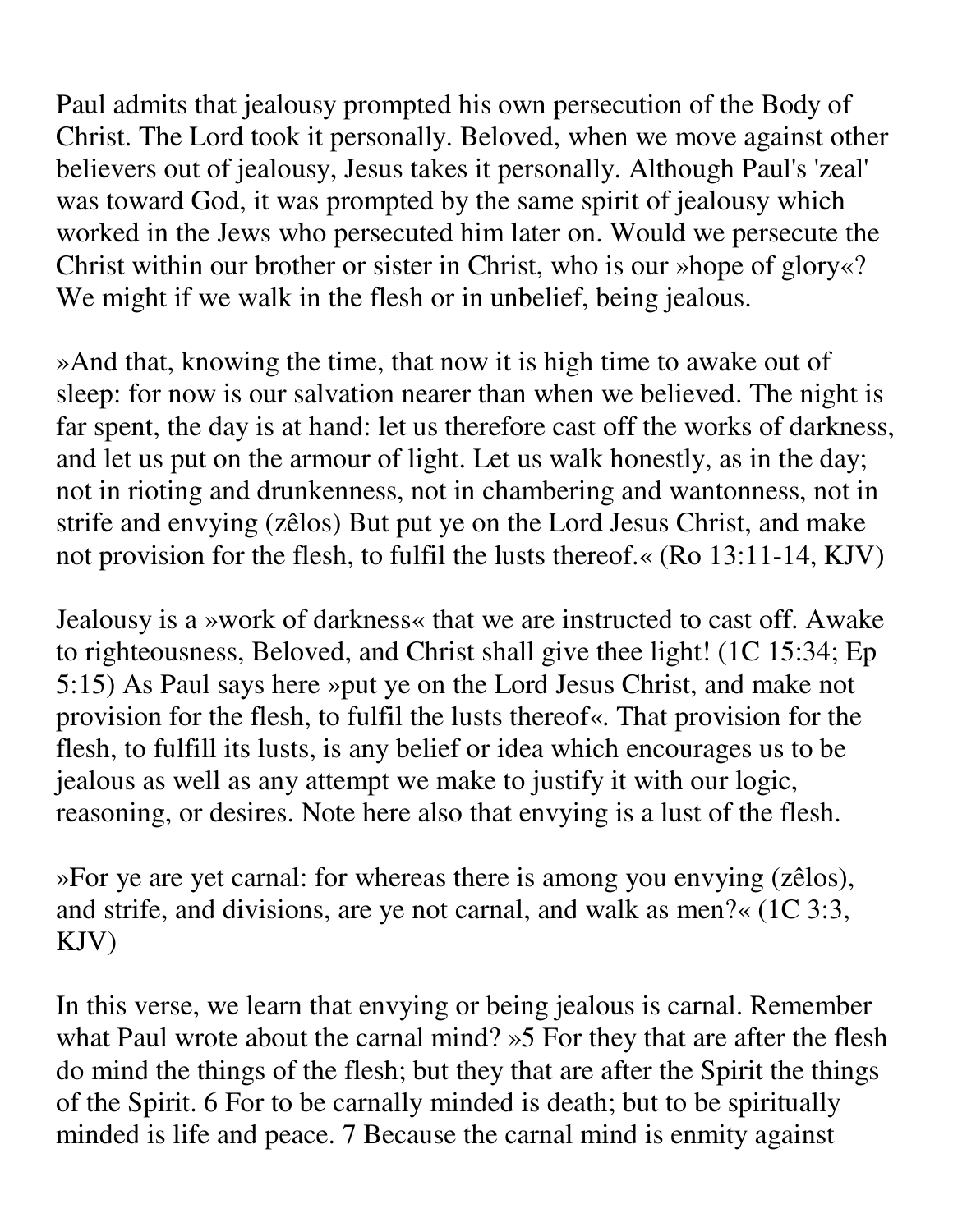God: for it is not subject to the law of God, neither indeed can be. 8 So then they that are in the flesh cannot please God.« And this is what jealousy is all about. When we are jealous, we are minding the things of the flesh, participating in death, hostile toward God, and cannot please him in that disposition. Nor will we respond rightly to his law, either to the Law of Moses or to the Law of the Spirit of Life in Christ Jesus, while we are being jealous or envious. Remember, it was envying, jealous people who persecuted Paul and the Church.

»Charity suffereth long, and is kind; charity envieth (zêloô) not; charity vaunteth not itself, is not puffed up...« (1C 13:4, KJV)

Love and jealousy are opposites, Beloved. If we are being jealous, we are not loving at all. The Shulamite had to learn this before she could truly live up to her name, which means 'peaceful' and be an appropriate match for Solomon. The same is true of us if we are going to become an holy bride of Christ without spot or wrinkle.

»For I fear, lest, when I come, I shall not find you such as I would, and that I shall be found unto you such as ye would not: lest there be debates, envyings (zêlos), wraths, strifes, backbitings, whisperings, swellings, tumults: And lest, when I come again, my God will humble me among you, and that I shall bewail many which have sinned already, and have not repented of the uncleanness and fornication and lasciviousness which they have committed.« (2C 12:20-21, KJV)

Note that envyings or jealousies are sins and equated here with uncleanness, fornication (prostitution), and lasciviousness. Real repentence includes a change of mind away from jealousy toward love. As we saw in 1.Corinthians 3:3 and in Genesis 26:12-17, jealousy causes divisions, carnal divisions and turmoil. In a marriage, jealousy in the husband or the wife will cause a division between them. But Yahweh's intention in a marriage is unity. That's why Paul wrote the Corinthians, »...to avoid fornication, let every man have his own wife, and let every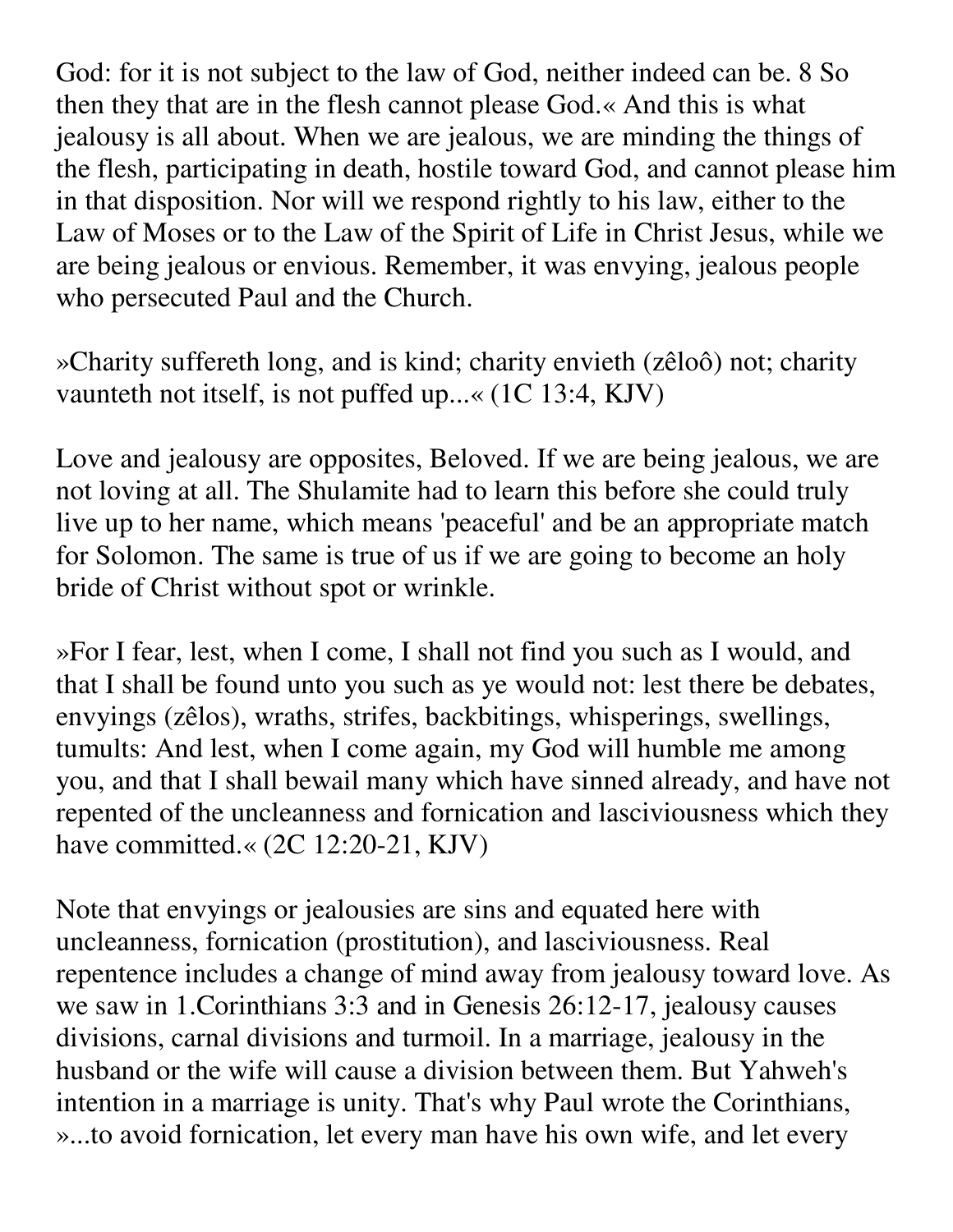woman have her own husband. Let the husband render unto the wife due benevolence: and likewise also the wife unto the husband. The wife hath not power of her own body, but the husband: and likewise also the husband hath not power of his own body, but the wife. Defraud ye not one the other...« (1C 7:2-5, KJV). The word translated as »fornication« in both of these verses is the Greek noun porneia, which means "harlotry" [#4202G]. It comes from the verb pernêmi which means "to sell". This corresponds to Hebrew qenâ' which means "to purchase" [#7066H] and qânâh which means "to be erect, i.e. create; by extens. to procure, espec. by purchase (caus. sell); by impl. to own", translated as »provoke to jealousy« [#7069H]. Jealousy will demand a price. Paul wrote to husbands and wives what he did »to avoid fornication«. The principle that he put forth was that husbands and wives owe one another »benevolence«. And »benevolence« is the Greek noun eunoia which appears in Strong's as "from the same as 2132; kindness; euphemistically conjugal duty" [#2133G]. 2132 is eunoeô which means "to be well-minded, i.e. reconcile" [#2132G]. Paul calls this »due benevolence« not only something which is owed, but 'kindness'. So, coitus is a kindness which husbands and wives owe one another. eunoia also appears »good will« in Ephesians 6:7, wherein it is written »With good will doing service, as to the Lord, and not to men«. So, coitus is really meant to be an expression of good will or wellmindedness in a marriage. When either party in a marriage approaches the other with a disposition which says, "I will only sleep with you, if...", demanding that the other fulfill some requirement first, that person commits fornication. And jealousy will lead to this. In effect, the person is saying that he/she doesn't owe their spouse what the Spirit says they owe. The same thing is paralelled in the church when people say, "I will only serve God, if...". Beloved, we cannot approach the Lord or our brethren with a spirit of jealousy and expect that to be okay.

»And profited in the Jews' religion above many my equals in mine own nation, being more exceedingly zealous (zêlôtês) of the traditions of my fathers. $\ll$  (Ga 1:14, KJV)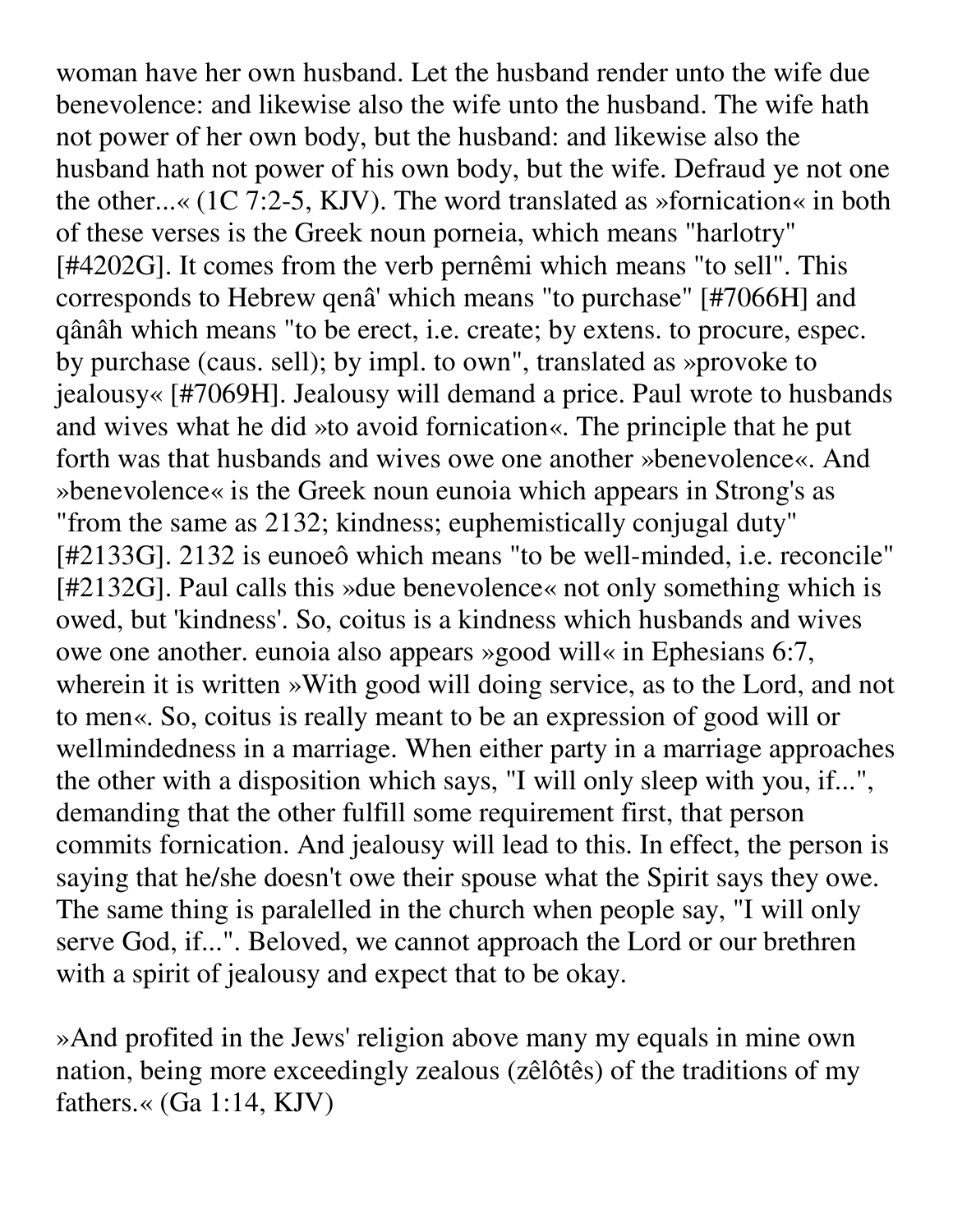In the world, jealousy is rewarded. For example, have you not noticed that TV almost always presents jealous women as though they were righteous? Do not they not use envy in their commercials to sell things to you? Beloved, love not the world.

»Who is a wise man and endued with knowledge among you? let him shew out of a good conversation his works with meekness of wisdom. But if ye have bitter envying (zêlos) and strife in your hearts, glory not, and lie not against the truth. This wisdom descendeth not from above, but is earthly, sensual, devilish. For where envying (zêlos) and strife is, there is confusion and every evil work. But the wisdom that is from above is first pure, then peaceable, gentle, and easy to be intreated, full of mercy and good fruits, without partiality, and without hypocrisy. And the fruit of righteousness is sown in peace of them that make peace.« (Ja 3:13-18, KJV)

Earthly, sensual, devilish wisdom, like the kind the serpent offered to the woman in Genesis 3. The presence of jealousy brings with it confusion and every evil work. And note that he said »where«. In any area of your heart or mine, where jealousy is, there is CONFUSION and EVERY EVIL WORK. Get rid of the jealousy, and the confusion and evil works will evaporate with it. Remember, as I said before, jealousy is prompted by an evil spirit, the spirit of jealousy. And jealousy can be bitter.

## withering

As I said before, the Scriptures make no distinction between envy and jealousy as we do speaking English. But there is another a word for jealousy in the Greek language of the New Testament which in its very definition displays an even worse form of jealousy than we have looked at. In Matthew 27:18, the evangelist tells us this about the people who delivered Jesus to Pontius Pilate to be crucified:

»For he knew that for ENVY they had delivered him.« (Mt 27:18, KJV)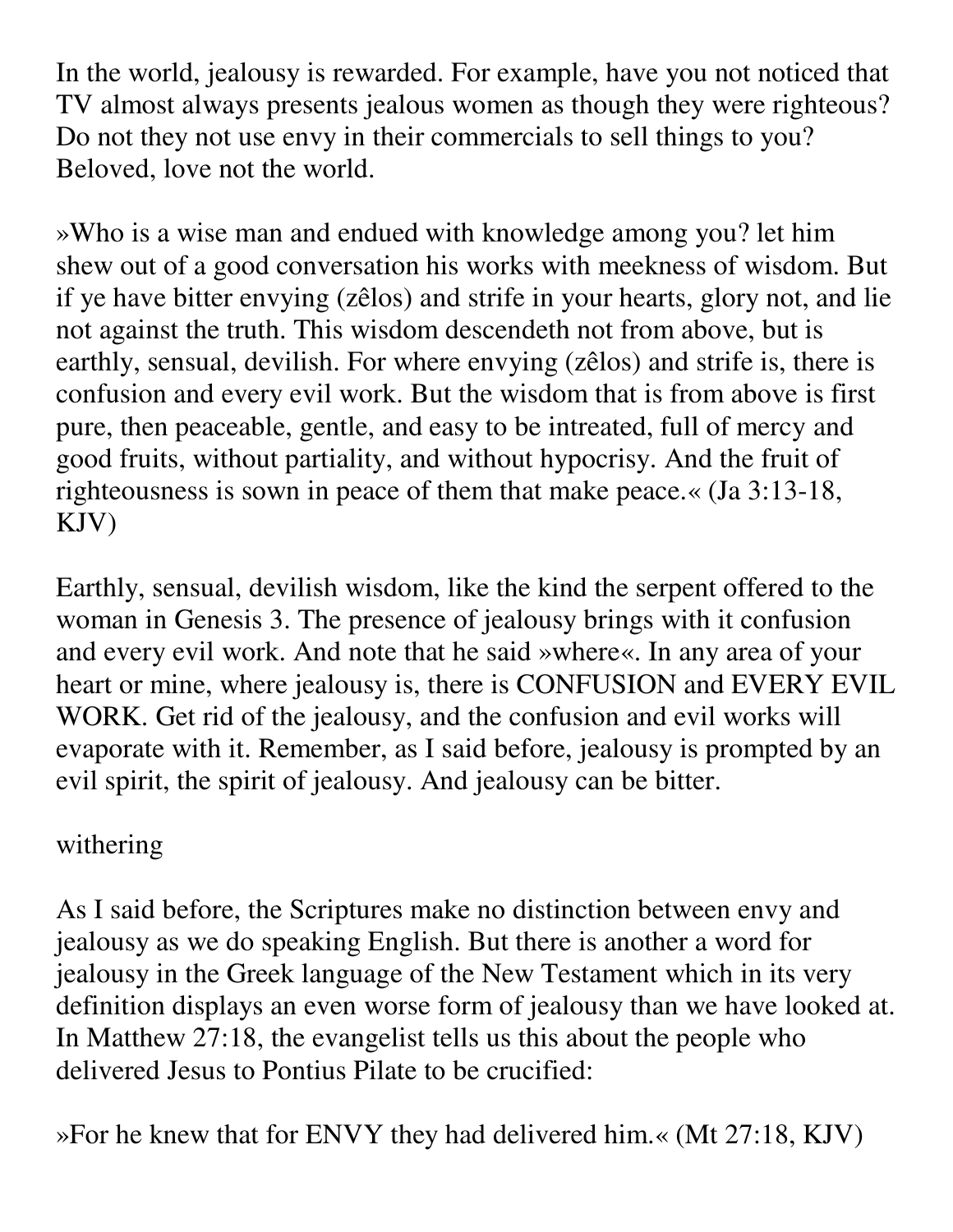The word translated as »envy« in this verse is phthonos which Strong defines as "prob. akin to the base of 5351; ill-will (as detraction), i.e. jealousy (spite)." [#5355G]. It is derived from phtheirô which he defines as "prob. strength. from phthiô (to pine or waste); prop. to shrivel or wither, i.e. to spoil (by any process) or (gen.) to ruin (espec. by mor. influences, to deprave)" [#5351G]. The verb form phthoneô means "to be jealous of" [#5354G].

So, unlike zêloô, which can also mean 'be zealous', phthoneô always means "to be jealous of" with that jealousy or envy being ill-willed (instead of God-willed), detracting, wasting, shriveling, withering, spoiling, ruining and depraving.

examples of phthonos and phthoneô

»For he knew that the chief priests had delivered him for envy (phthonos).« (Mk 15:10, KJV)

The chief priests (who in type correspond to the five-fold ministry), were jealous of Jesus, so malicious that they delivered him to be put to death. Here phthonos is used as a synonym for zêlos.

»And even as they did not like to retain God in their knowledge, God gave them over to a reprobate mind, to do those things which are not convenient; Being filled with all unrighteousness, fornication, wickedness, covetousness, maliciousness; full of envy (phthonos), murder, debate, deceit, malignity; whisperers, Backbiters, haters of God, despiteful, proud, boasters, inventors of evil things, disobedient to parents, Without understanding, covenantbreakers, without natural affection, implacable, unmerciful: Who knowing the judgment of God, that they which commit such things are worthy of death, not only do the same, but have pleasure in them that do them.« (Ro 1:28-32, KJV)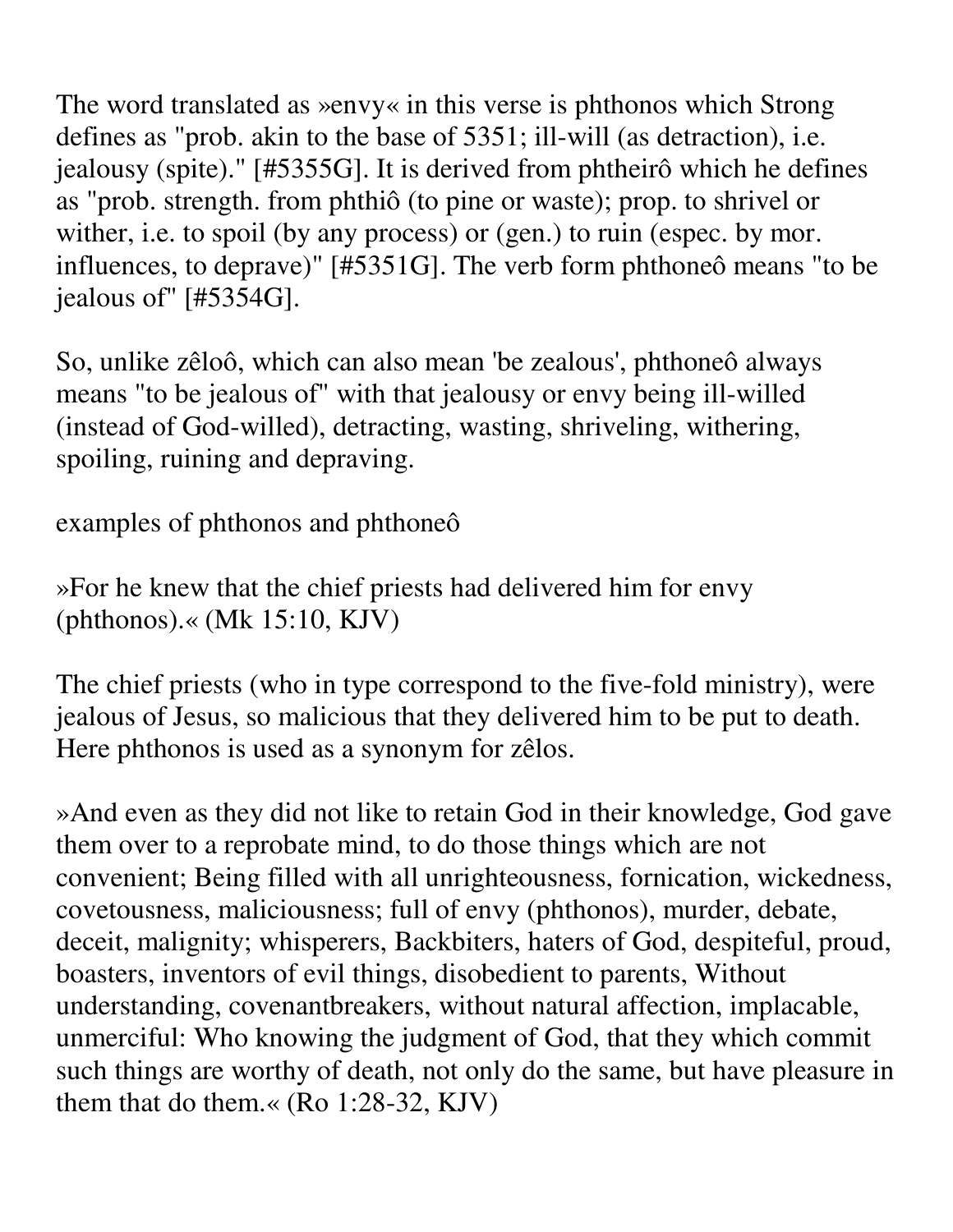Here we see jealousy associated with a »reprobate mind« and we learn that the judgment of God is that those who do this (and the other things in the list) are »worthy of death«. In the larger context of Romans 1, we find out that the fullness of jealousy is a result of practicing idolatry. Thus, jealousy arises from an idolatrous nature.

»Envyings (phthonos), murders, drunkenness, revellings, and such like: of the which I tell you before, as I have also told you in time past, that they which do such things shall not inherit the kingdom of God.« (Ga 5:21, KJV)

Beloved, if we are or remain jealous and envying, we will not inherit the kingdom of God, that is, righteousness and peace and joy in the Holy Spirit, nor authority in ages to come.

»Let us not be desirous of vain glory, provoking one another, envying (phthoneô) one another.« (Ga 5:26, KJV)

Envying one another or being jealous is something we are not supposed to be.

»Some indeed preach Christ even of envy (phthonos) and strife; and some also of good will...« (Ph 1:15, KJV)

As we saw that jealousy is the opposite of love, here we find that it is the of good will.

»If any man teach otherwise, and consent not to wholesome words, even the words of our Lord Jesus Christ, and to the doctrine which is according to godliness; He is proud, knowing nothing, but doting about questions and strifes of words, whereof cometh envy (phthonos), strife, railings, evil surmisings, Perverse disputings of men of corrupt minds, and destitute of the truth, supposing that gain is godliness: from such withdraw thyself.« (1Ti 6:3-5, KJV)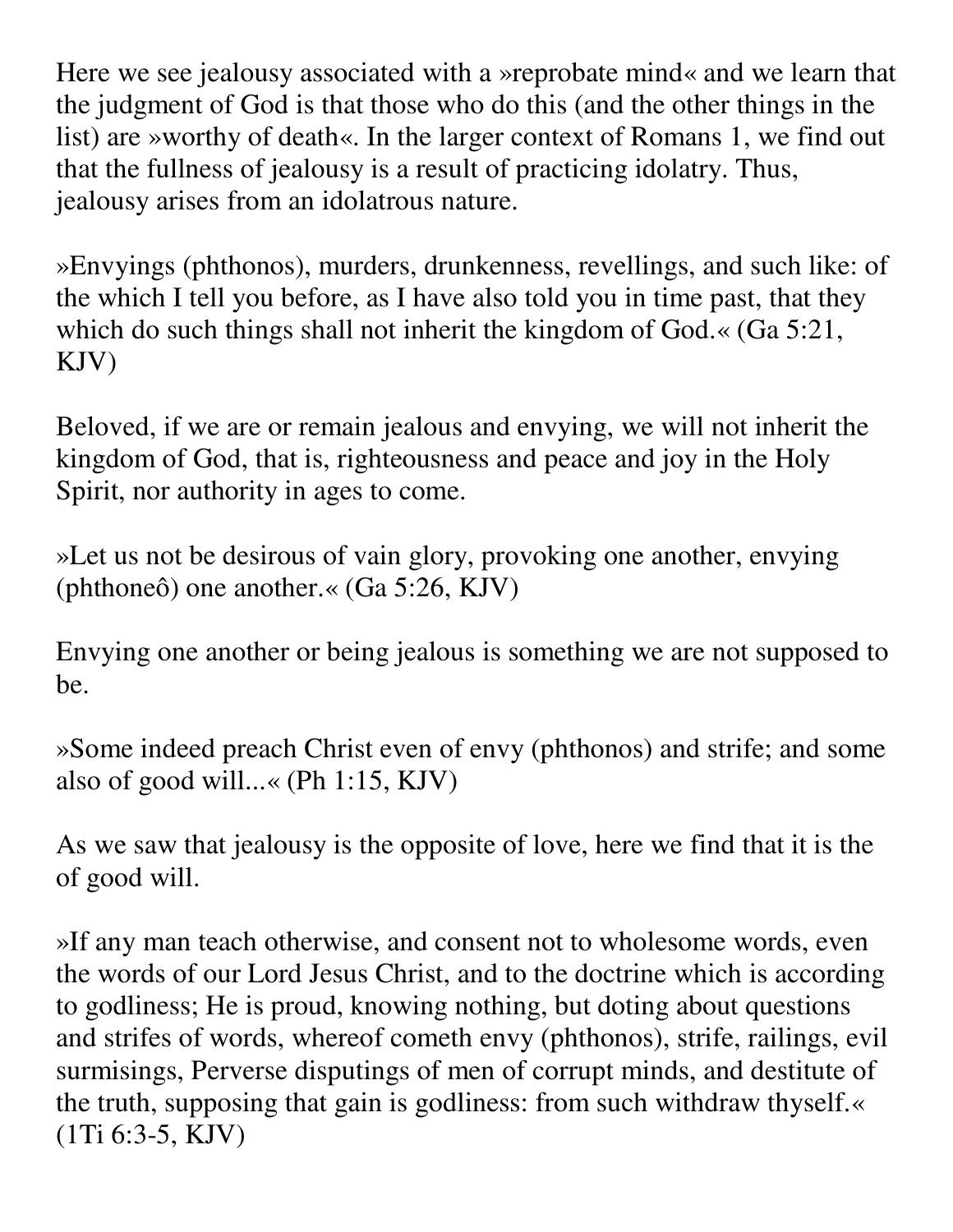Note the SOURCE of jealousy: PRIDE and IGNORANCE, »doting about questions and strifes of words«. This is like reading an elaboration of James' statement, »For where envying (zêlos) and strife is, there is confusion and every evil work«. Pride, Beloved. Pride goeth before destruction... just the opposite of the fruit of Spirit called »meekness«.

»For we ourselves also were sometimes foolish, disobedient, deceived, serving divers lusts and pleasures, living in malice and envy (phthonos), hateful, and hating one another.« (Ti 3:3, KJV)

Note that there is a state of being (indicated by »were«) which forms the foundation for living in malice and jealousy, and Paul says we were all like that! A state of being consisting of foolishness, disobedience, and deception (including self-deception). And there is a service which goes with it, a serving of lusts and pleasures. And from that state of being and service arises living in malice and jealousy. The result is that man becomes hateful and hates his neighbor.

The image of Jealousy

The following is a good example of what James meant when he wrote, »For where envying and strife is, there is confusion and every evil work«:

»And it came to pass in the sixth year, in the sixth month, in the fifth day of the month, as I sat in mine house, and the elders of Judah sat before me, that the hand of Adonai Yahweh fell there upon me. Then I beheld, and lo a likeness as the appearance of fire: from the appearance of his loins even downward, fire; and from his loins even upward, as the appearance of brightness, as the colour of amber. And he put forth the form of an hand, and took me by a lock of mine head; and the Spirit lifted me up between the earth and the heaven, and brought me in the visions of Elohim to Jerusalem, to the door of the inner gate that looketh toward the north; where was the seat of the IMAGE OF JEALOUSY, WHICH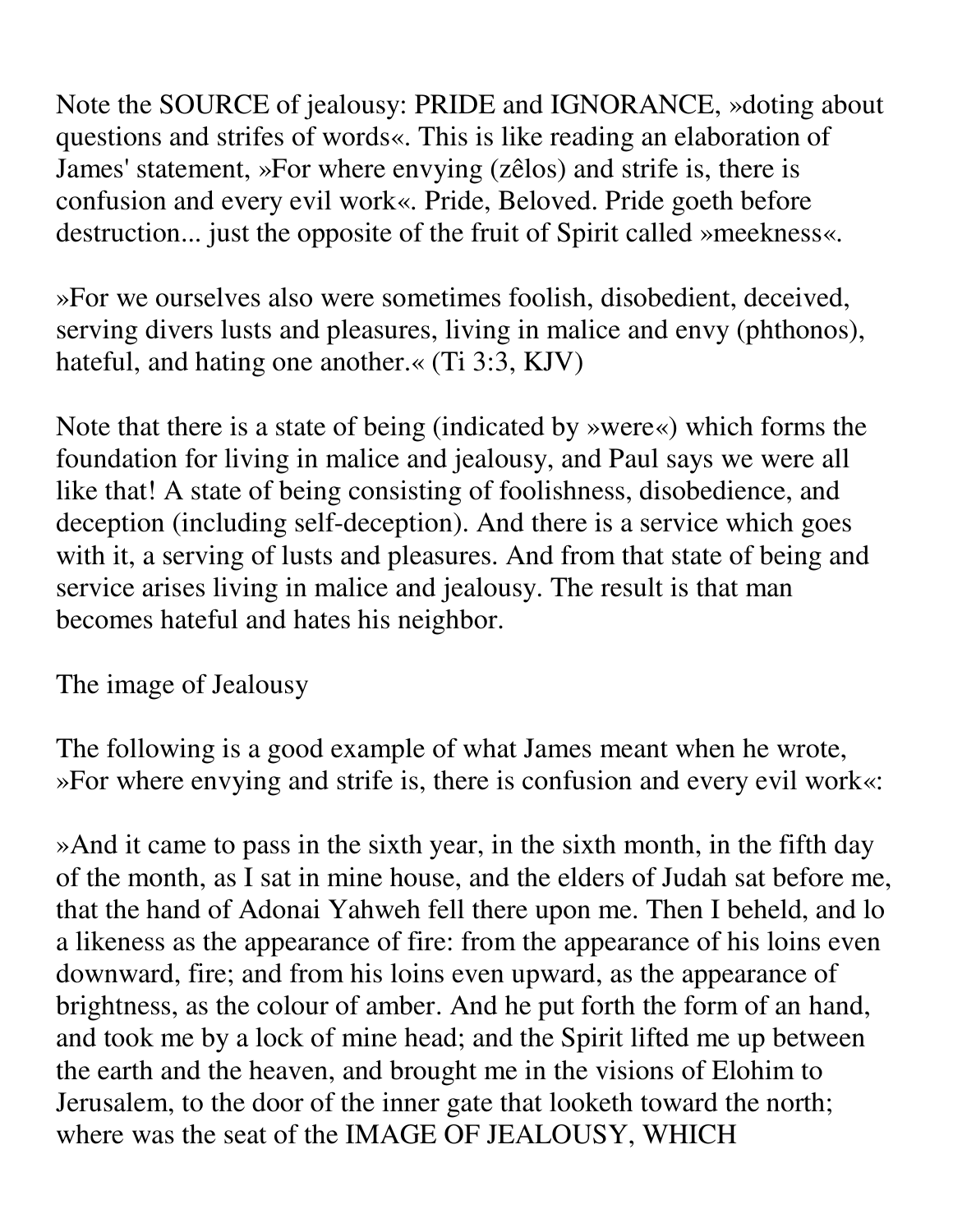PROVOKETH TO JEALOUSY. And, behold, the glory of the Elohim of Israel was there, according to the vision that I saw in the plain. Then said he unto me, Son of man, lift up thine eyes now the way toward the north. So I lifted up mine eyes the way toward the north, and behold northward at the gate of the altar THIS IMAGE OF JEALOUSY IN THE ENTRY. He said furthermore unto me, Son of man, seest thou what they do? even the great abominations that the house of Israel committeth here, that I should go far off from my sanctuary? but turn thee yet again, and thou shalt see greater abominations. And he brought me to the door of the court; and when I looked, behold a hole in the wall. Then said he unto me, Son of man, dig now in the wall: and when I had digged in the wall, behold a door. And he said unto me, Go in, and behold the wicked abominations that they do here. So I went in and saw; and behold every form of creeping things, and abominable beasts, and all the idols of the house of Israel, pourtrayed upon the wall round about. And there stood before them seventy men of the ancients of the house of Israel, and in the midst of them stood Jaazaniah the son of Shaphan, with every man his censer in his hand; and a thick cloud of incense went up. Then said he unto me, Sc. He said also unto me, Turn thee yet again, and thou shalt see greater abominations that they do. Then he brought me to the door of the gate of Yahweh's house which was toward the north; and, behold, there sat women weeping for Tammuz. Then said he unto me, Hast thou seen this, O son of man? turn thee yet again, and thou shalt see greater abominations than these. And he brought me into the inner court of Yahweh's house, and, behold, at the door of the temple of Yahweh, between the porch and the altar, were about five and twenty men, with their backs toward the temple of Yahweh, and their faces toward the east; and they worshipped the sun toward the east. Then he said unto me, Hast thou seen this, O son of man? Is it a light thing to the house of Judah that they commit the abominations which they commit here? for they have filled the land with violence, and have returned to provoke me to anger: and, lo, they put the branch to their nose. Therefore will I also deal in fury: mine eye shall not spare, neither will I have pity: and though they cry in mine ears with a loud voice, yet will I not hear them.« (Ez 8:1-8, KJV-OTR)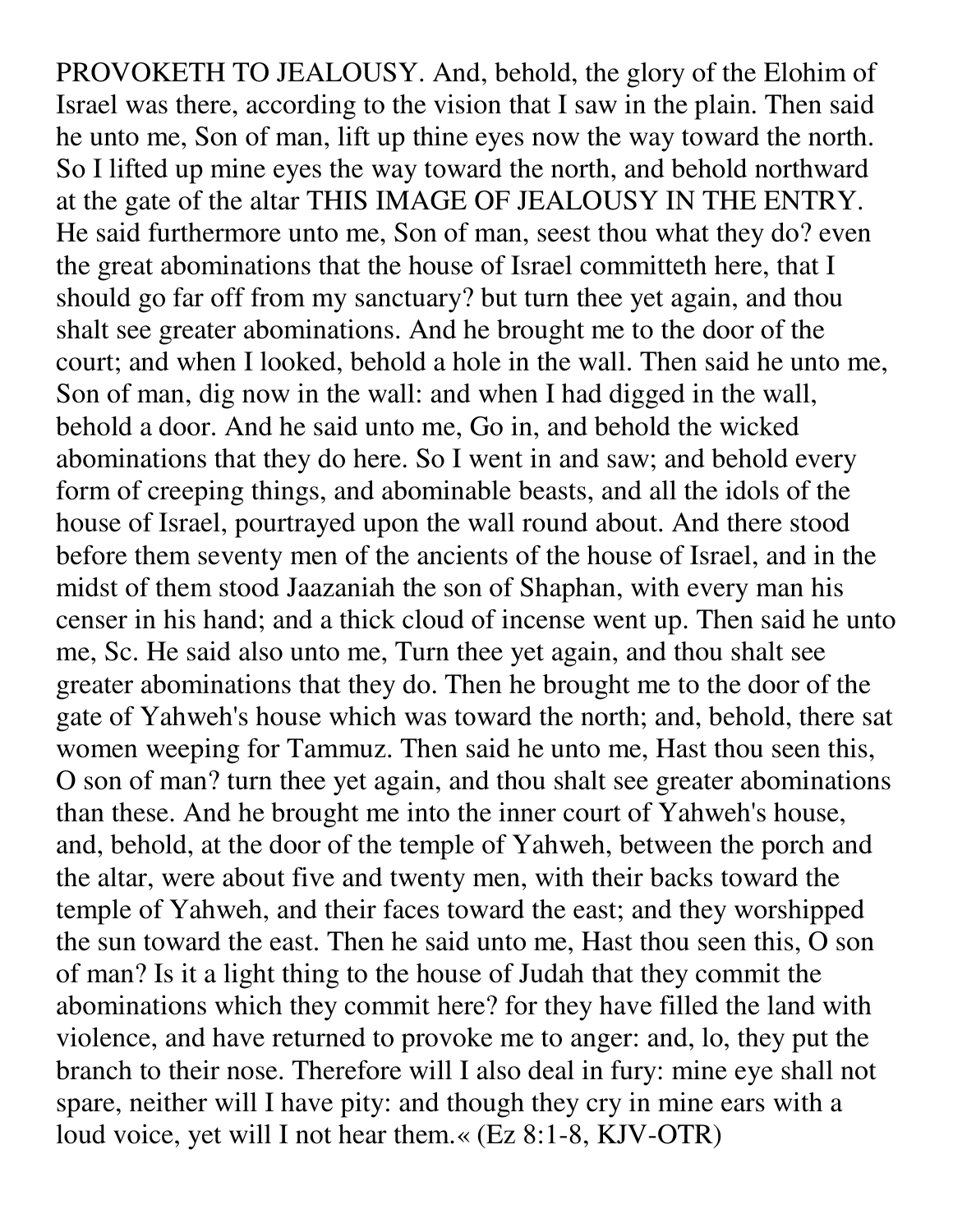This chapter in Ezekiel sheds some light on the problem of goddess worship in the Temple of Yahweh in Ezekiel's day. Ezekiel was a priest, one of the sons of Levi. Yahweh, in calling Ezekiel as a prophet, comes to Ezekiel as the »word of Yahweh« several times in the book. In the NT, Jesus is called the »Word of God«. So, really, whenever we see Yahweh approaching Ezekiel using this name, it Jesus who is coming to him. so we should not be surprised to find the visions and words Yahweh gives to him to relate to the Body of Christ. One thing we can say about the Spirit's working is that he will his people using things they understand out of their natural existence and activity. In the Psalms, we see this in David, originally a shepherd, receiving revelation about Yahweh as a Shepherd and the Israelites as the sheep of his pasture. So Yahweh brings Ezekiel revelation using the priestly office and temple, the very things we would expect Ezekiel to know about and understand.

The time when he receives this revelation is very important to comprehending its prophetic significance. In Moses, »the sixth year« was the year before a tract of farmland was to lie fallow and REST. In Moses, »the sixth month« was the month before the celebration of the Feast of Tabernacles, which was subdivided into three parts, the Feast of Trumpets, the Day of Atonement, and the Feast of Booths. In Moses, »the fifth day of the month« was the day before Adam was created. We need to understand here that the Spirit is using the date and time of this word as symbols and cues to relate to us the prophetic timing of revelation given.

»as I sat in mine house« - Ezekiel could not leave Chaldea to go to the House of Yahweh, so Yahweh came to his. This is called 'visitation'.

»the elders of Judah sat before me« - They came, as was the custom, to the prophet in order to learn what the word of Yahweh was.

»...that the hand of Adonai Yahweh fell there upon me« - This is akin to the Spirit falling on the believer in the Holy Ghost Baptism. Note that the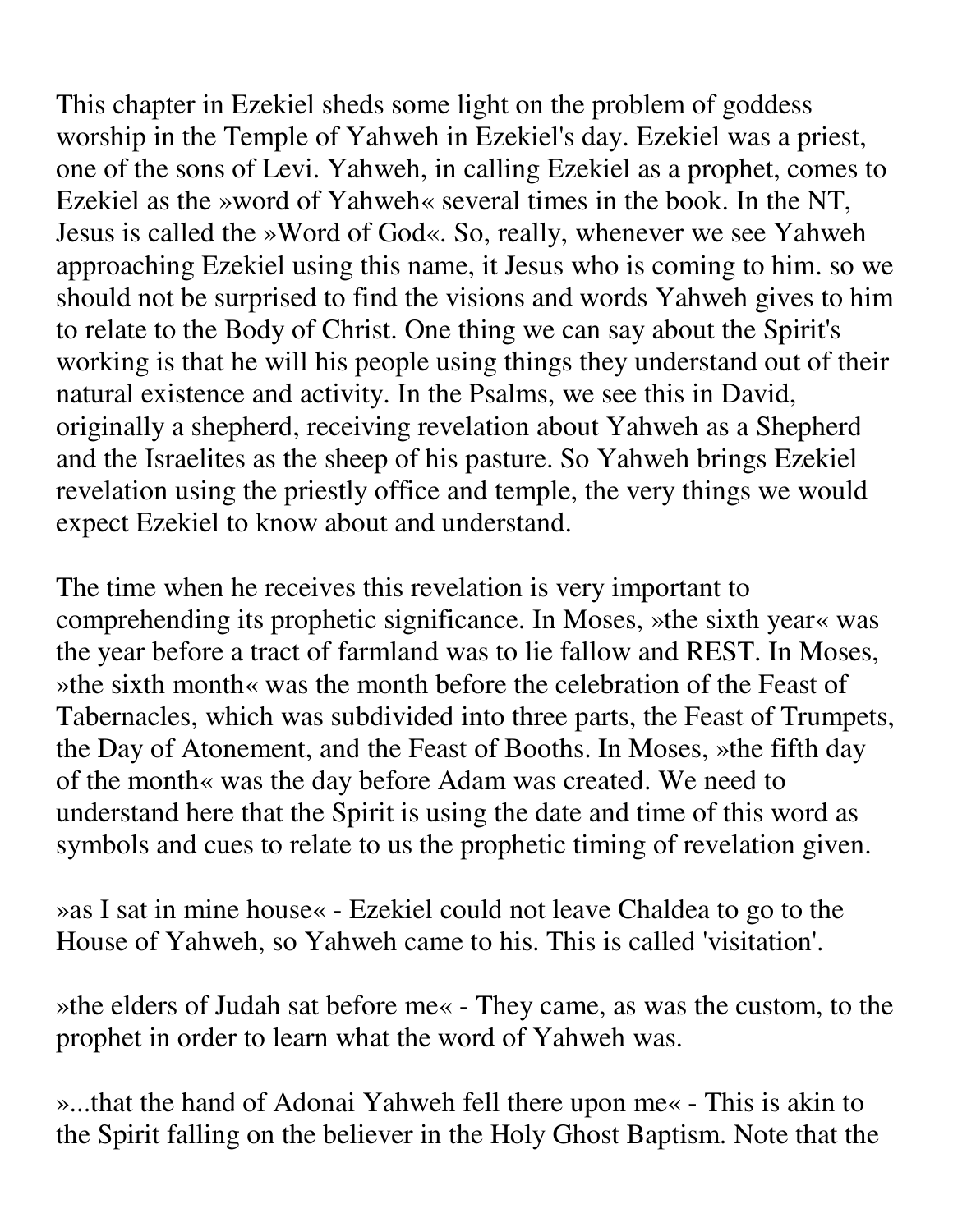»hand« speaks of the fivefold ministry of apostles, prophets, evangelists, pastors and teachers. And it speaks of the beginning of the Storm to come (Elijah saw a cloud the size of a man's HAND!). "Spirit fall fresh on me..."

The first thing which the prophet sees in the temple is »the seat of the image of jealousy«. Many believe this was an Asherah or some other goddess image. Paul called the body of the believer the »temple of the Holy Spirit« and the church »an habitation of God in the Spirit«. So Ezekiel's vision of the temple really expresses something about the individual saint and the Body of Christ as a whole. In the individual, since we have all borne the image of the Earthy Man, and acted in accordance with that image, energized by the prince of the power of the air, alienated in our minds by wicked works, this represents the inward nature of jealousy which arises out of the beast nature. Paul wrote the Galatians that jealousy (»envy« in the KJV) was a work of the flesh. As the flesh lusts against the Spirit, so does the jealousy move contrary to the Spirit of God. Note that Ezekiel did not write that it provoked Yahweh to jealousy, but that it simply »provoketh to jealousy«. Paul talked about provoking others to good works. Similarly, this image of jealousy within the heart of the believer or the natural man provokes to jealousy in one's disposition and is part of the character of the man of sin, who SITS in the temple of God, showing himself that he is God. Remember, Ezekiel saw the SEAT of the image of jealousy, that is, a throne upon which this nature rests and rules.

Note that it was »at the door of the inner gate«, at the door to the holy place, at it were, like a sentry. Ezekiel sees the image of jealousy itself in the entry. Imagine if you will a goddess image standing as the sentry of the gate. This image of jealousy guards the entry, keeping out intruders, those unlike itself. It jealously guards the altar. We know from Jeremiah, who was roughly a contemporary of Ezekiel, that the people in Jerusalem did worship a goddess whom they called the »Queen of Heaven«, according to some, the Babylonian goddess Ishtar. Perhaps she was the goddess whose statue was called the »image of jealousy«. In any case, we do know that Manasseh had set up an image, an idol, in Yahweh's temple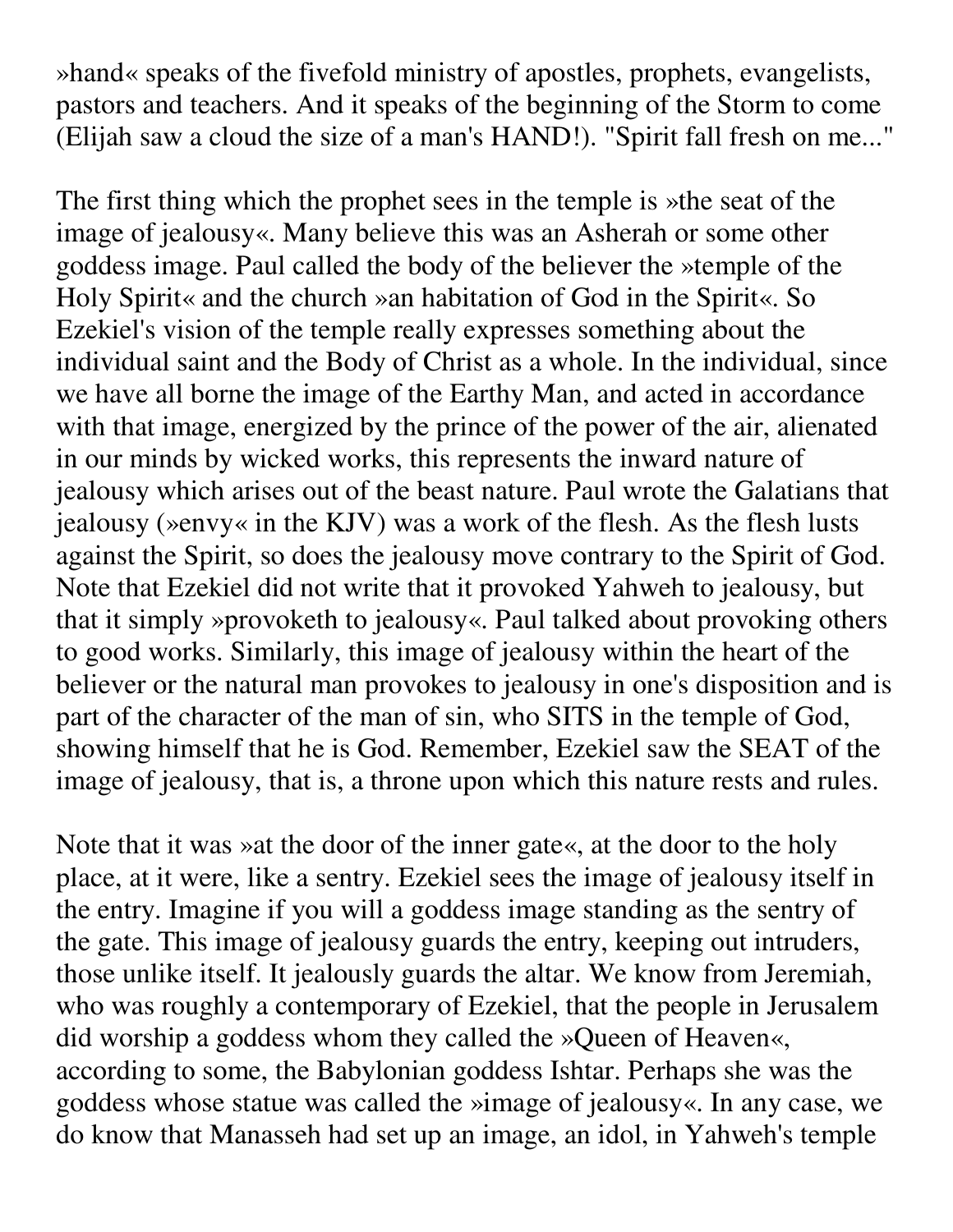(2Ch 33:7), which was removed under Josiah (2Ch 34:3-7), and that after his reign, the chief priests and the people in Jerusalem »transgressed very much after all the abominations of the heathen; and polluted the house of Yahweh which he had hallowed in Jerusalem« (2Ch 36:14, KJV-OTR). Keep in mind that Ezekiel is seeing something about goddess worship/idolatry within the people of God, not in the foreign peoples round about them and this speaks of goddess worship/idolatry within the Body of Christ. Having observed that the Christians (the men of Jerusalem) have set up this image of jealousy in the Body of Christ, Yahweh assures Ezekiel that he will see yet greater abominations.

The point that I am after here is that jealousy in a person's character acts as a sentry to keep out anything that would begin to touch the greater abominations tucked away in the recesses of their hearts. From the outside, all one may see is a jealous disposition. But dig a little deeper, make a hole in that jealousy wall, and greater abominations are there to be seen.

The demonic aspect of jealousy (e.g the spirit of jealousy) combined with its association with goddess suggests (quite strongly) that this may have been part of Ishshâh's corrupted nature after she and then Îysh sinned. The other thing it suggests is that jealousy is another component of a false female image, based on the reality that idols were made according to imaginations of people's hearts, the Asherim themselves representing wrong or distorted concepts of what 'feminine' either is or should be in its ideal manifestation.

In Genesis 5:1-2, it is written, »...In the day that Elohim created man, in the likeness of Elohim made he him; Male and female created he them; and blessed them, and called their name Adam, in the day when they were created« (KJV-OTR). Even as the man entered into the beginnings of goddess worship, renaming the woman Ishshâh 'Eve' ('Mother of All Living', a title of several mother goddesses), the notion that the man and the woman were created became distorted into a deification of sinful man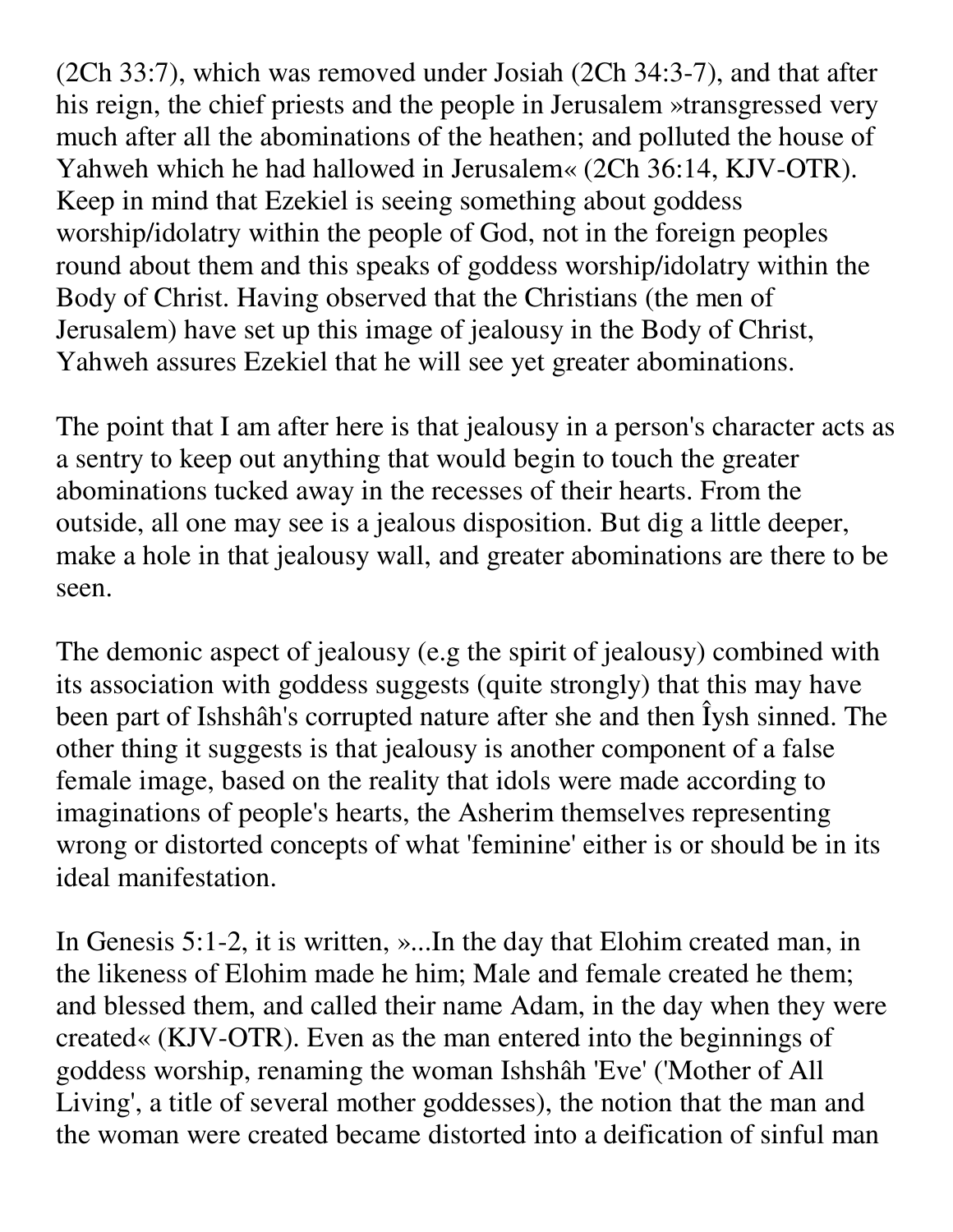and woman. The resultant religion was ultimately made up of male and female gods based on people once lived.

What does this have to do with jealousy? Well, as I pointed out above, jealousy is specifically identified as masculine characteristic in the law of Moses. While the law of Moses does not justify jealousy as a righteous or anointed thing (there was no oil in the offering of jealousy in Numbers 5), Moses did write a regulation forbidding men and women to wear the garments of the opposite sex (Dt 22:5). That regulation has to do with preserving sexual distinctions. It also reveals a difference in the manifestation of the righteousness of God in the male and in the female.

»chambers of his imagery« - Moses wrote that the imagination Adam's heart was only evil continually (Gn 6:5). Imaginations and high things that exalt themselves against the knowledge of God (1C 10:5). Remember, both Rachel and Leah thought unreal things out of jealousy. I won't make a list, but the point is that the image of jealousy functioned to obscure the fact that they were alienated in their minds by wicked works. Note was Paul said about this alienation:

»This I say therefore, and testify in the Lord, that ye henceforth walk not as other Gentiles walk, in the vanity of their mind, Having the understanding darkened, being alienated from the life of God through the ignorance that is in them, because of the blindness of their heart: Who being past feeling have given themselves over unto lasciviousness, to work all uncleanness with greediness. But ye have not so learned Christ...« (Ep 4:17-20, KJV)

The fact that Paul says, »that ye henceforth walk not as other Gentiles walk«, shows that some of them were in fact walking in this manner.

»For it pleased the Father that in him should all fulness dwell; And, having made peace through the blood of his cross, by him to reconcile all things unto himself; by him, I say, whether they be things in earth, or things in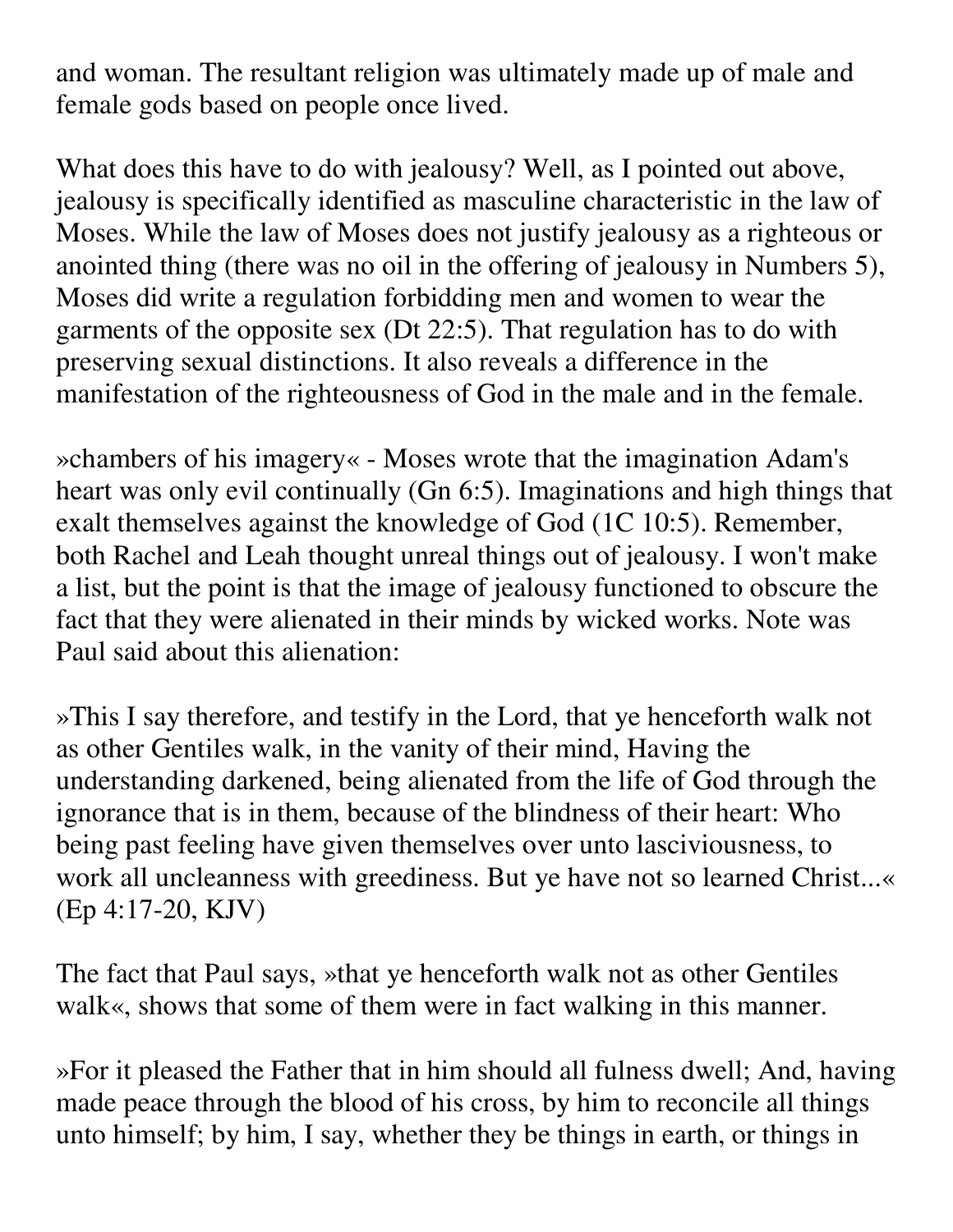heaven. And you, that were sometime alienated and enemies in your mind by wicked works, yet now hath he reconciled In the body of his flesh through death, to present you holy and unblameable and unreproveable in his sight: If ye continue in the faith grounded and settled, and be not moved away from the hope of the gospel, which ye have heard, and which was preached to every creature which is under heaven; whereof I Paul am made a minister; Who now rejoice in my sufferings for you, and fill up that which is behind of the afflictions of Christ in my flesh for his body's sake, which is the church: Whereof I am made a minister, according to the dispensation of God which is given to me for you, to fulfil the word of God; Even the mystery which hath been hid from ages and from generations, but now is made manifest to his saints: To whom God would make known what is the riches of the glory of this mystery among the Gentiles; which is Christ in you, the hope of glory: Whom we preach, warning every man, and teaching every man in all wisdom; that we may present every man perfect in Christ Jesus: Whereunto I also labour, striving according to his working, which worketh in me mightily.« (Co 1:19-29, KJV)

Yahweh has purchased a reconciliation and redemption for us through the Blood of Christ shed on the Cross. We need to repent of our jealousy. That's part of the foundation of »repentence from dead works«. The Blood of Christ is meant to cleanse the consciousness from dead works to serve Yahweh. Now note what Paul says about this reconciliation, it will occur, »If ye continue in the faith grounded and settled, and be not moved away from the hope of the gospel... Christ in you, the hope of glory«.

»that we may present every man perfect in Christ Jesus« - Paul described love as the »more excellent way«, telling us, among other things, that love is not jealous, not envious. And I have pointed out that jealousy is the opposite of love. Paul called love »that which is perfect« (1C 13:10). We will never come to full maturity in Christ Jesus so long as we remain jealous or envious.